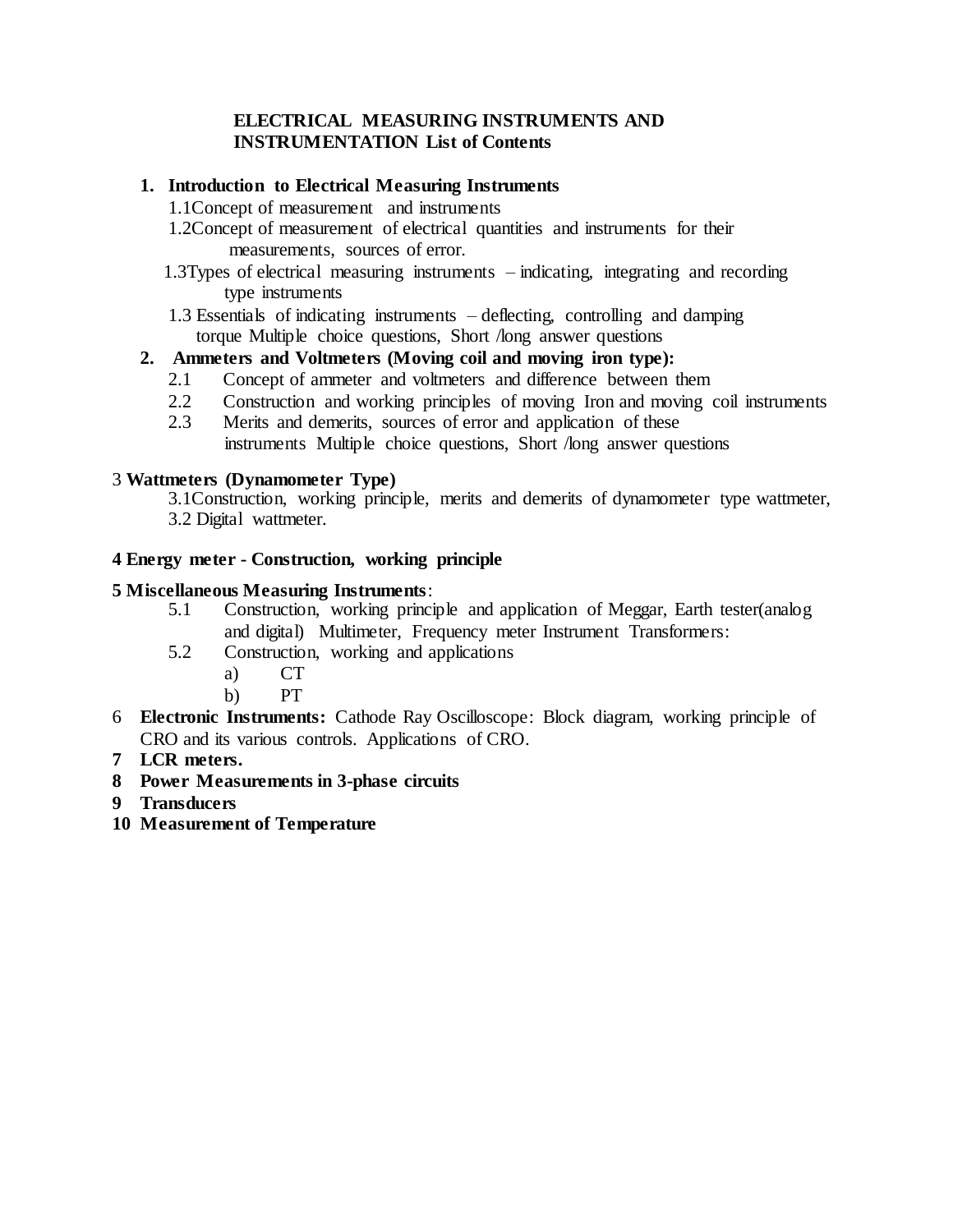# **Introduction**

# **1.1 Measurement:**

It is the act or result of quantitative comparison between a predefined standard and an unknown quantity.

#### **Instrument:**

It is a device or mechanism used to determine the present value of a quantity under observation. **1.2 Instruments can be classified as**:

- Absolute instruments
- Secondary instruments

### **Absolute instruments:**

- Absolute instruments indicate the value of the quantity being measured in terms of constant of instruments and its deflection.
- No comparison with standard instrument is necessary.
- Example: tangent galvanometer, Rayleigh current balance.

### **Secondary instruments:**

- The secondary instruments need calibration with respect to the absolute instruments.
- The secondary instruments determine the value of the quantity being measured from the deflection of the instruments.
- Calibration is a must for secondary instrument, without calibration the deflection obtained is meaningless.

Example: Ammeter, voltmeter, wattmeter etc.

# **1.3 Classification**

#### **Secondary instruments are further classified according to the nature of operation as** :

- 1. Indicating
- 2. Recording
- 3. Integrating instruments.
- **Indicating instruments:** They uses scale and pointer to indicate the instantaneous value of quantity under measurement.
- **Recording instruments:** They use pen and graph to give a continuous record of variation of quantity being measured (such as voltage, frequency, power etc.). Recorders are commonly used in power plants, process industries.
- **An integrating instrument:** They uses dial and display is one which takes into consideration the period or the time over which the quantity is supplied. e.g. amperehour meter, energy meter.
- **Electrical instruments can also classified as:**
- 1. A.C. instruments
- 2. D.C. instruments
- 3. A.C./D.C. instruments

Some electrical instruments can measure only A.C. quantity, e.g. induction type instruments, some can measure only D.C. quantity, e.g. P.M.M.C. instruments. Some can work on both a.c. and d.c. e.g. moving iron instruments, dynamometer instruments etc. **Analog or Digital instruments:** One more way of classifying instrument is: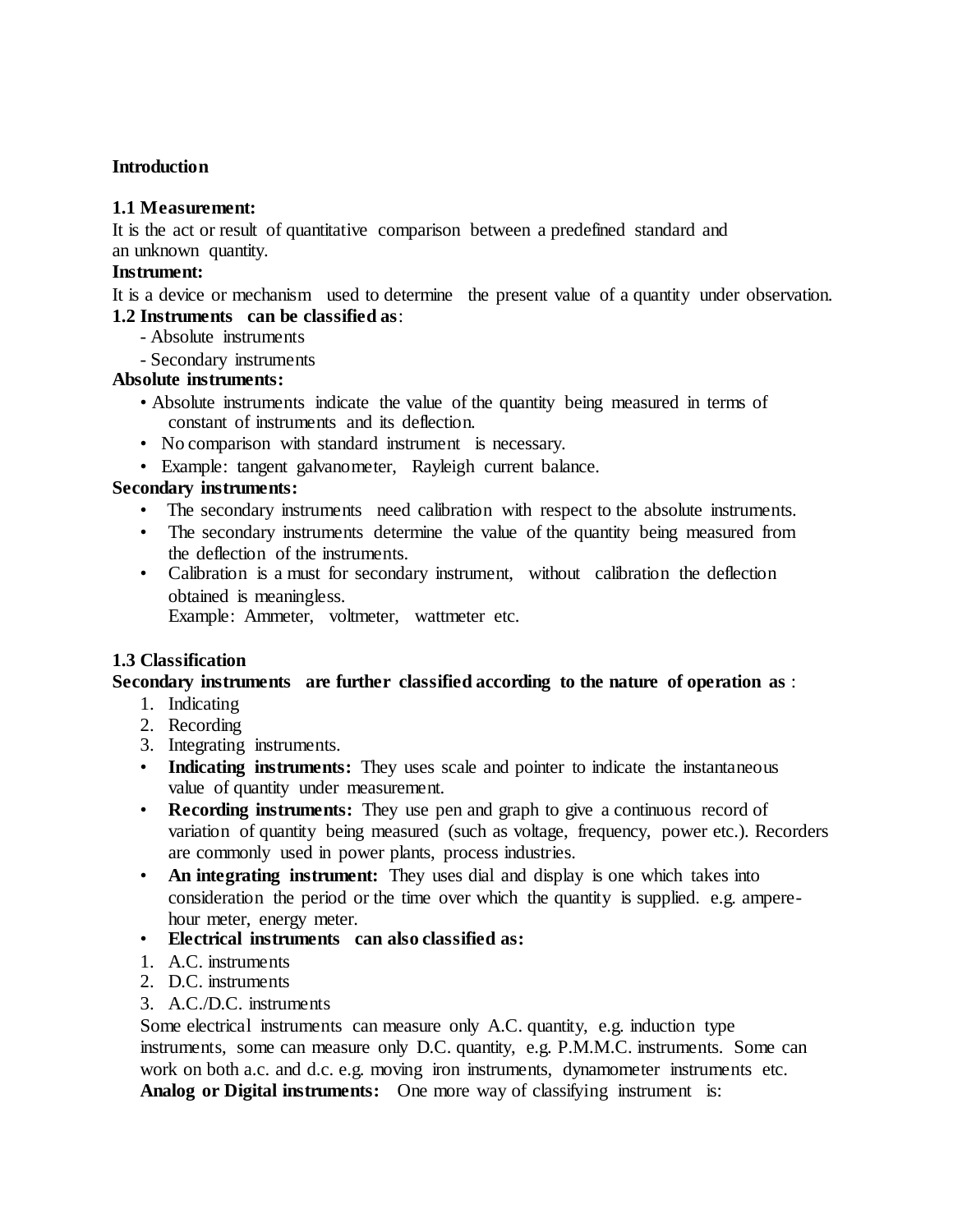- 1. Analog instruments
- 2. Digital instruments.

**Analog** information is continuous and step less function of time. Analog instruments are easy to understand, calibrate and maintain. **Digita**l information is in form of discrete pulses or steps. Digital instruments have higher resolution, high readability

For satisfactory operation of any indicating instrument, following three torques must act together appropriately:

- 1. Deflecting torque
- 2. Controlling torque
- 3. Damping torque

# **Deflecting Torque:**

- It causes the moving system of the instrument to move from its initial position by means of operating quantities or measurand.
- Deflecting torque is produced by using any one of the following effects of electric current : Magnetic effect, Electromagnetic induction effect, Heating effect, Electrostatic effect .

# **Controlling Torque:**

- It limits the movement of moving systems means used to bring back the pointer to its original position by means of spring and gravity control methods.
- Controlling torque acts in the opposite direction to that of the deflecting torque.
- At steady state, Deflecting torque  $=$  Controlling torque

# **Damping Torque**:

- Due to deflecting torque, pointer moves in one direction while due to controlling torque pointer moves in opposite direction.
- Due to these opposite torques, the pointer may oscillate in the forward and backward direction if the damping torque is not present.
- Damping torque brings the moving system to rest quickly in its final position.
- Damping torque acts only when the moving system is actually moving. If moving system is at rest, damping torque is zero.
- Depending on the magnitude of torque, damping may be classified as under damped, over damped or critically damped. Effect of damping on the deflection of the instrument is shown in Fig. (1).
- If the instrument is under damped, the pointer will come to rest after some oscillations.
- If the instrument is overdamped, pointer takes considerable time to obtain its final deflected position. If the damping is critical, without oscillation and in short time the pointer reach its final steady position.

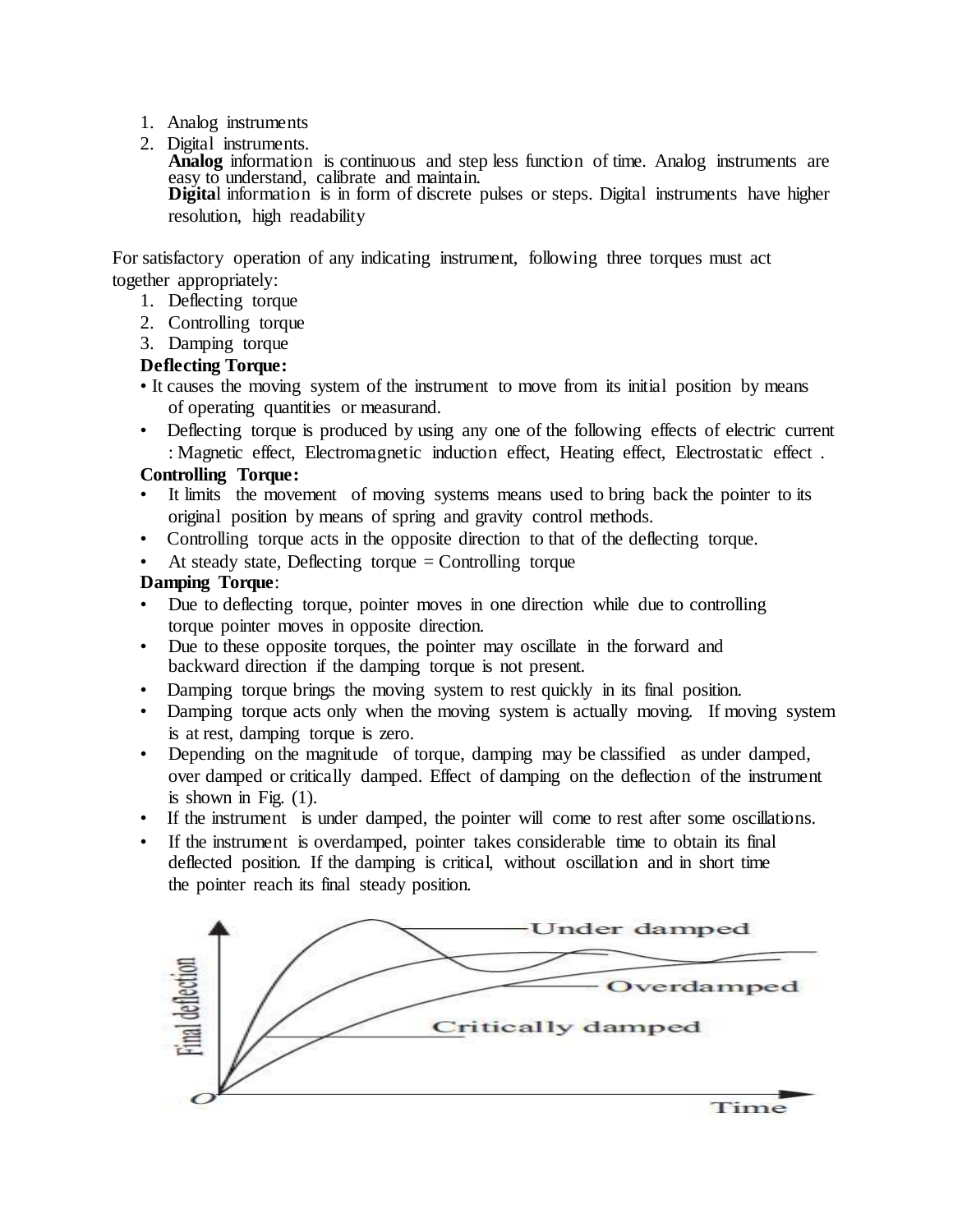#### **Multiple Choice Questions**

Q1. The use of \_\_\_\_\_\_ instruments is merely confined within laboratories as standardizing Instruments.

- (a) absolute
- (b) indicating
- (c) recording
- (d) integrating
- (e) None of the above Ans: a

Q2. Which of the following instruments indicate the instantaneous value of the electrical quantity being measured at the time at which it is being measured ?

- (a) Absolute instruments
- (b) Indicating instruments
- (c) Recording instruments
- (d) Integrating instruments Ans: b

Q3. \_\_\_\_\_ instruments are those which measure the total quantity of electricity delivered in a particular time.

- (a) Absolute
- (b) Indicating
- (c) Recording
- (d) Integrating Ans: d
- Q4. Which of the following are integrating instruments?
- (a) Ammeters
- (b) Voltmeters
- (c) Wattmeter
- (d) Ampere-hour and watt-hour meters Ans: d
- Q5. Resistances can be measured with the help of
- (a) wattmeter
- (b) voltmeters
- (c) ammeters
- (d) ohmmeters and resistance bridges
- (e) all of the above Ans: d
- Q6. According to application, instruments are classified as
- (a) switch board
- (b) portable
- (c) both (a) and (b)
- (d) moving coil
- (e) Moving iron (f) both (d) and (e) Ans: c
- Q7. Which of the following essential features is possessed by an indicating instrument?
- (a) Deflecting device
- (b) Controlling device
- (c) Damping device
- (d) All of the above Ans: d

Q8. A \_\_\_\_\_\_ device prevents the oscillation of the moving system and enables the latter to reach its final position quickly

(a) deflecting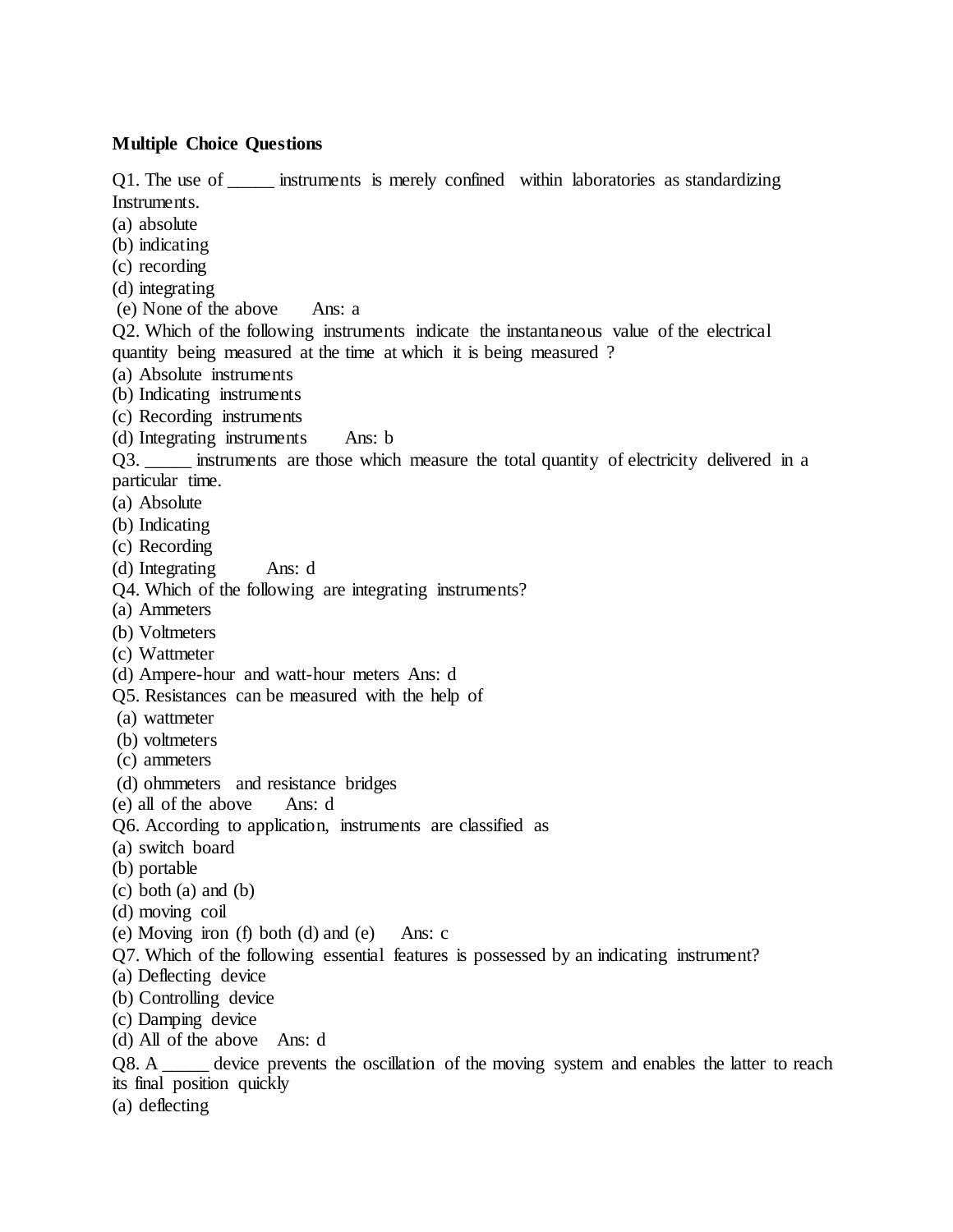- (b) controlling
- (c) damping
- (d) Any of the above Ans: c
- Q9. The spring material used in a spring control device should have the following property.
- (a) Should be non-magnetic
- (b) Most be of low temperature co-efficient
- (c) Should have low specific resistance
- (d) Should not be subjected to fatigue
- (e) All of the above Ans: e
- Q10. Which instrument uses scale and pointer?
- (a) Indicating type
- (b) Recording type
- (c) Integrating type
- (d) digital type

# **Short Answer Type Questions**

- Q1 What is measurement?
- Q2 Define Errors.
- Q3 Define Instrumentation.
- Q4 Give types of measuring instruments.
- Q5 Name different types of torque required for indicating instruments.

### **Long Answer Type Questions**

Q1 Give classification of different types instruments as per their working principle. Q2 Explain different types of torque required for indicating type instruments.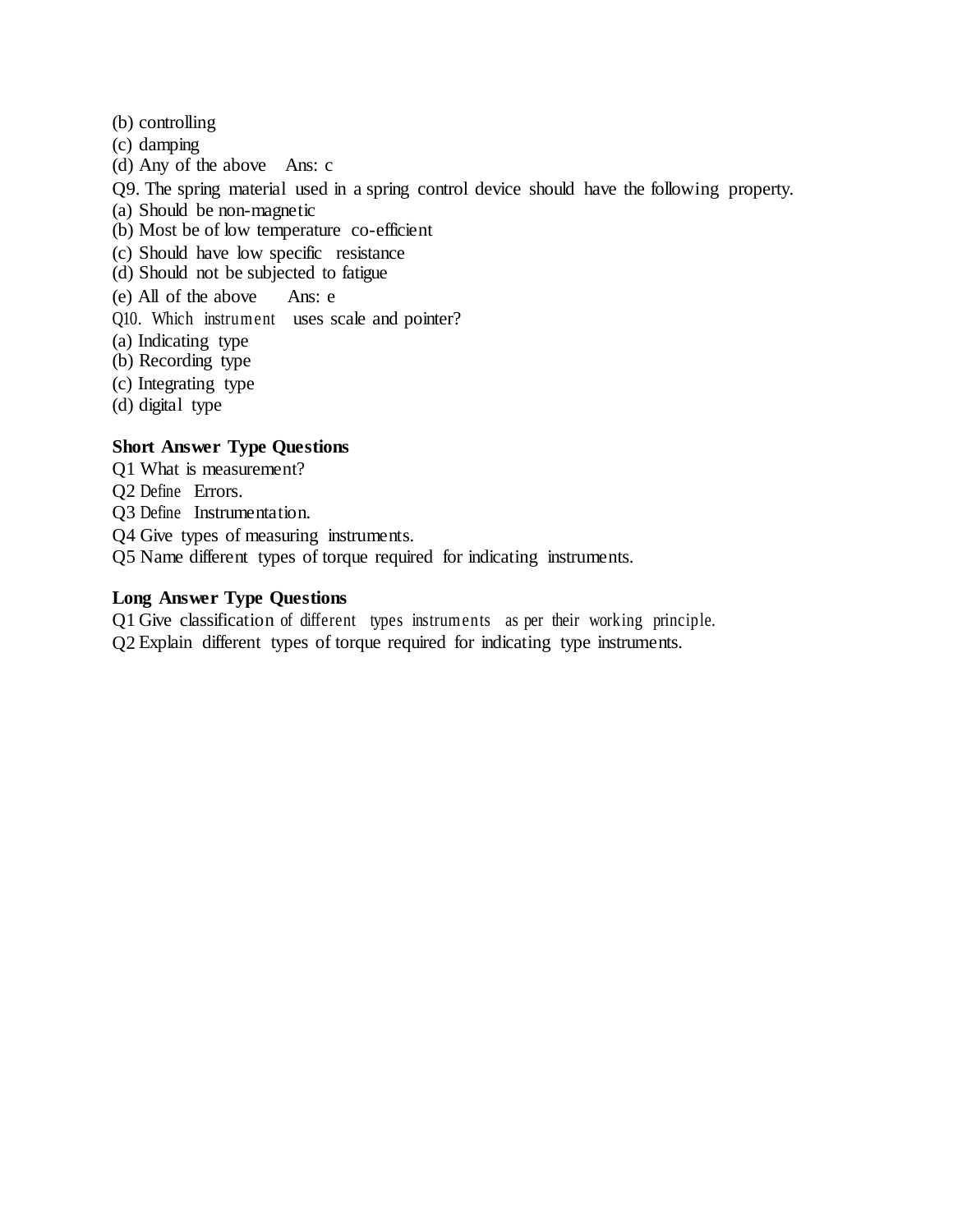#### **2 Ammeters and Voltmeters**

#### **Connection diagram of an Ammeter:**

- Ammeter is used for the measurement of current.
- $\Box$ An ammeter is always connected in series with the load, the current through which is to be measured as shown in Fig. (2.1). Since the resistance offered by an ammeter is very small, its introduction in series with load.



### **Connection diagram of a voltmeter:**

- A voltmeter is used for the measurement of voltage (potential difference).
- $\Box$ So it is connected across the points between which the potential difference is to be measured.
- $\Box$ A voltmeter has a high resistance, so it draws very small current. The connection of a voltmeter is as shown in Fig. $(2.2)$ .



Fig. (2.2)

#### **Comparison of Ammeter and Voltmeter**

| Sr. No         | Ammeter                                 | Voltmeter                                  |
|----------------|-----------------------------------------|--------------------------------------------|
|                |                                         |                                            |
|                | It is used to measure Current in ampere | It is used to measure voltage in volt      |
| $\overline{2}$ | Connected in series with load           | Connected in parallel with load            |
| 3              | Resistance are low                      | Resistance is high                         |
|                | To extend the range low resistance is   | To extend the range high series resistance |
|                | connected                               | is connected (i.e. multiplier)             |

#### **Instruments based on working Principle**

- Permanent magnet moving coil (PMMC) type  $\Box$
- Moving iron (MI) type

#### **2.2.1 Moving Coil Instruments**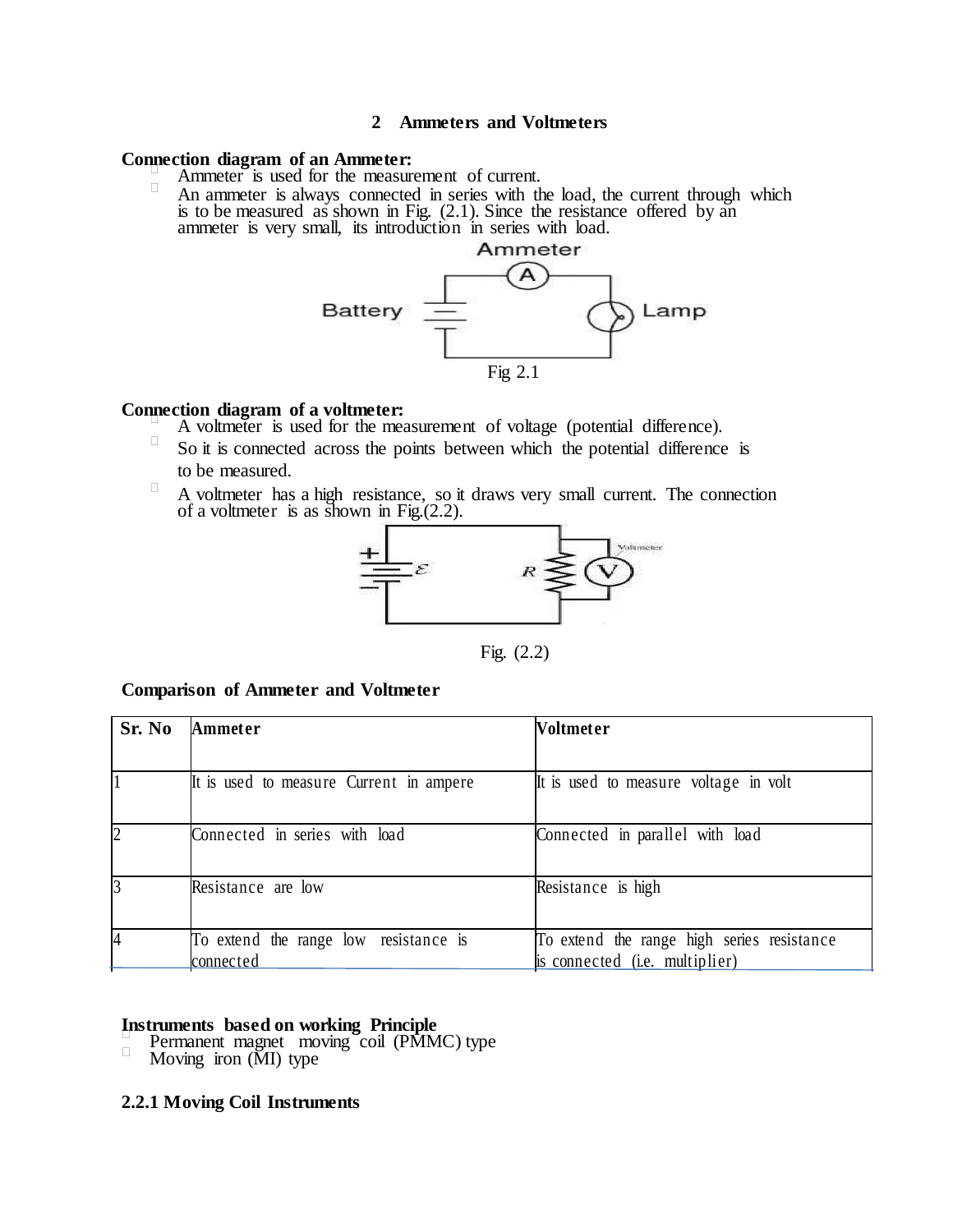- Moving coil instruments (ammeter and voltmeter) are of two types:
- Permanent magnet moving coil type (PMMC) used only for D.C.
- Dynamometer type can be used for AC as well DC.
- They are also known as d'Arsonval instruments.
- These instruments works on the electromagnetic effect of current.
- A permanent magnet used to produce magnetic flux and coil that carries the current to be

measures moves in this field.

Working principle of PMMC - When a current carrying conductor is placed in a magnetic field, it experiences a force and tends to move in the direction as per Fleming's left-hand rule.

i.e.  $F = NBIL$ 

where, Where  $F =$  Force in Newton,  $B =$  Flux density is tesla, I = Current is ampere, L = Length of conductor in meter,  $N=$  number of turn in coil



#### **Deflecting Torque:**

It can be proved that the expression for the deflecting torque is given by,

$$
Td = G \times I \qquad \text{where } G = \text{constant} \quad , \quad I = \text{Current through the moving } \text{coil}
$$

### **Controlling Torque:**

The controlling torque is given by,

Tc = C.  $\theta$  where C = Control spring constant in N-m/rad,  $\theta$  = Deflection of coil from zero position

For steady state, the controlling torque is equal to the deflection torque

 $\therefore$  Tc = Td, i.e. C $\theta = GI$ ,  $\therefore \theta \propto I$ 

Thus deflection of the pointer is proportional to current passed through the coil.

# **Advantages of PMMC Instruments:**

The PMMC consumes less power and has great accuracy.

It has uniformly divided scale and can cover arc of 270 degree.

The PMMC has a high torque to weight ratio.

It produces no losses due to hysteresis.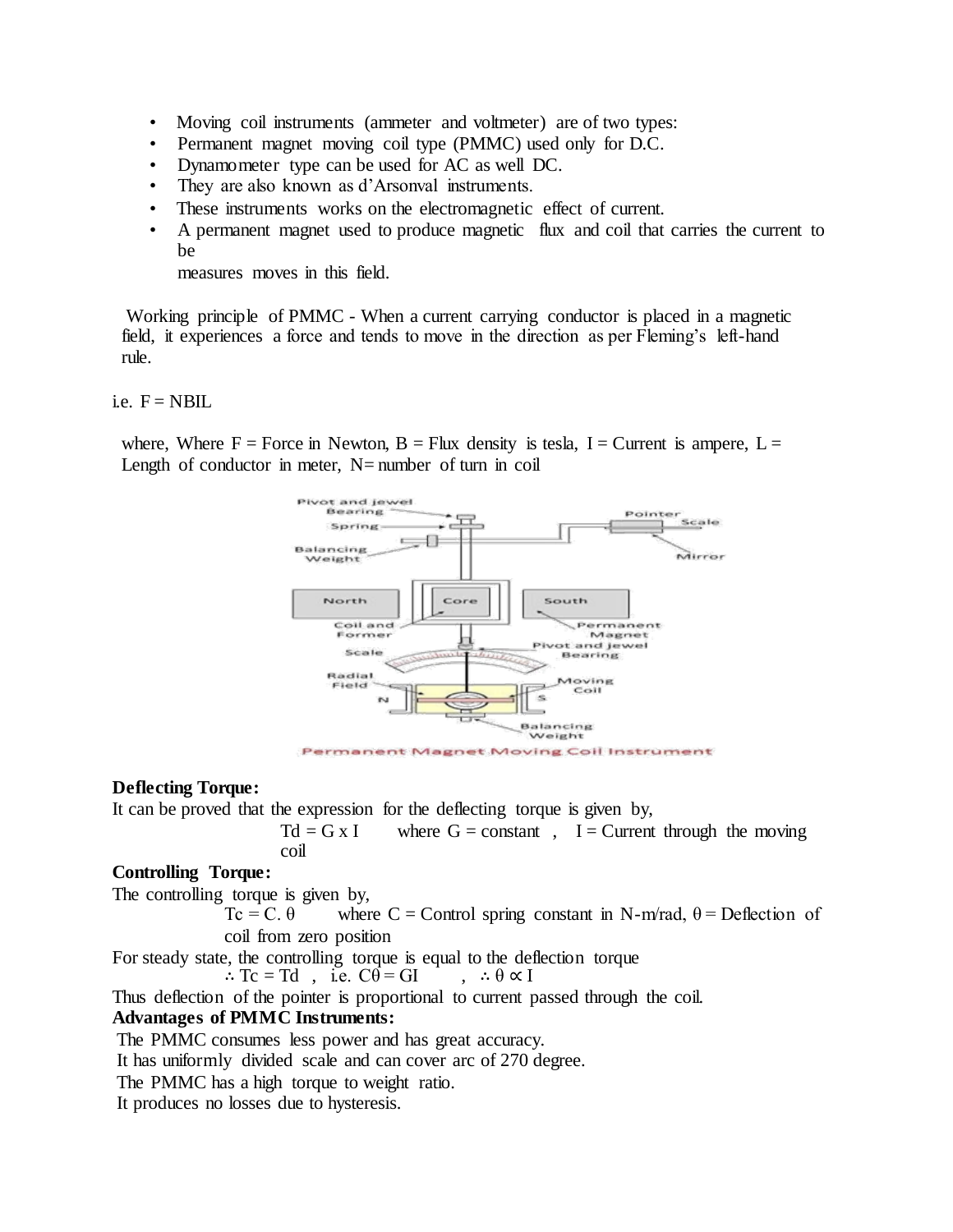### **Disadvantages of PMMC Instruments:**

The moving coil instrument can only be used on D.C supply as the reversal of current produces reversal of torque on the coil.

### **2.2.2 Types of moving iron instruments:**

- 1. Attraction type
- 2. Repulsion type

### **2.2.2.1 Attraction type moving iron instrument:**



Fig .Moving iron instrument

Construction of the attraction type moving iron instrument is as shown in the given figure. The moving iron, i.e. the disc of soft iron, is eccentrically mounted. Coil is situated around the disc. When the coil is excited it produces magnetic field.

Due to magnetic field the moving iron moves from the weaker field outside the coil to the stronger field inside the coil. Thus moving iron gets attracted inwards and thus the name attraction type.

The controlling torque is provided by the balance weights attached to the moving iron. Spring also can be used to provide controlling torque.

Damping is provided by air friction in which aluminum piston is attached to the moving system and moves in a closed air damping chamber.

### *Working principle*

In Moving Iron Instruments, a plate or van of soft iron or of high permeability steel forms the moving element of the system. The iron van is so situated that it can move in the magnetic field produced by a stationary coil

The stationary coil is excited by the current or voltage under measurement. When the coil is excited, it becomes an electromagnet and the iron van moves in direction of offering low reluctance path. Thus the force of attraction is always produced in a direction to increase the inductance of coil. Mind that as the van follows the low reluctance path, the net flux in air gap will increase which means increased flux linkage of coil and hence inductance of coil will increase. It shall also be noticed that, the inductance of coil is variable and depends on the position of iron van.

Deflecting torque in Moving iron Instruments is given as

 $\text{Td} = (1/2)I^2(\text{d}L/\text{d}\Theta)$ 

In moving iron instruments, the controlling torque is provided by spring. Controlling torque due to spring is given as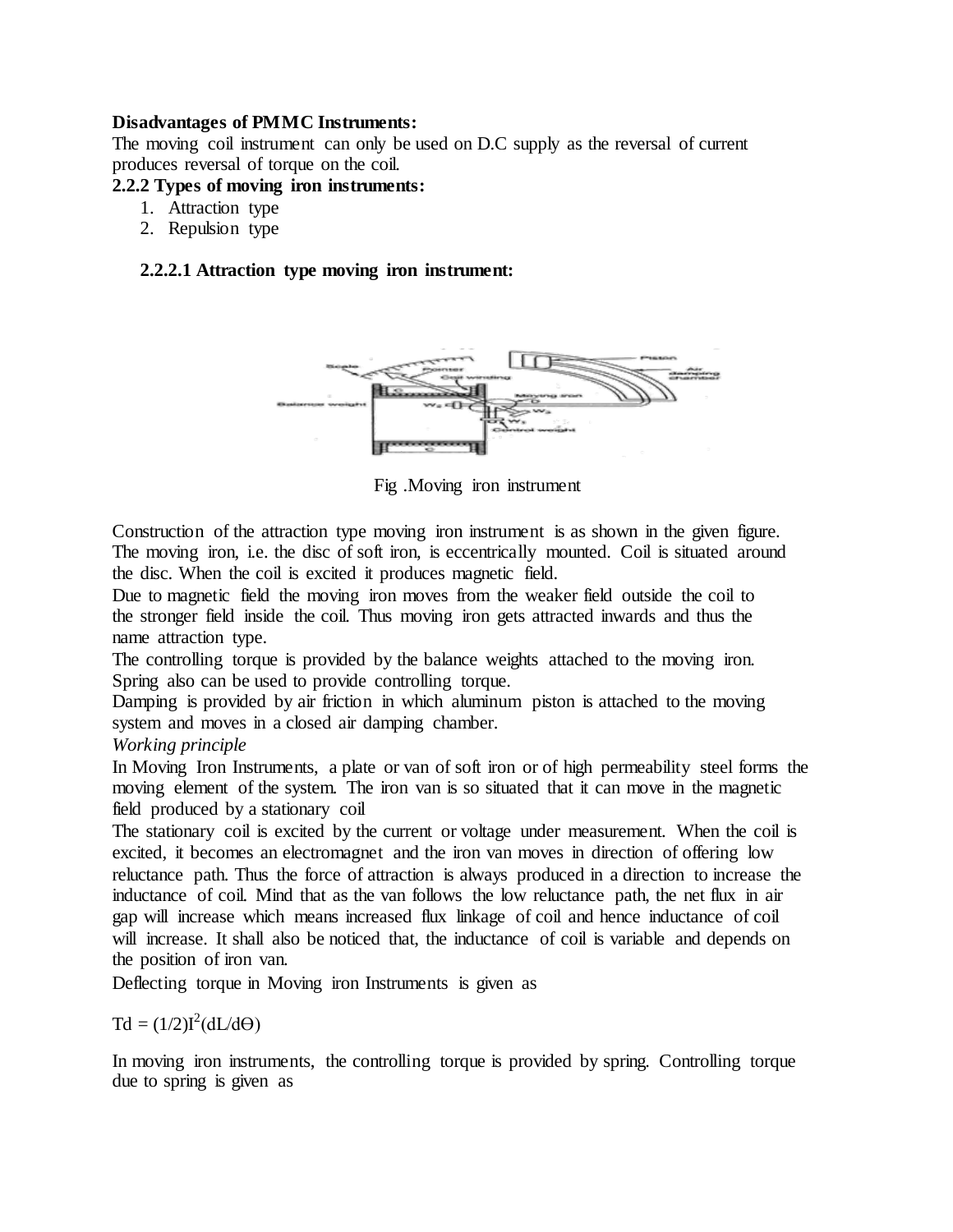$Tc = K\Theta$ 

At steady state  $T_c = T_d$  and  $\Theta = (1/2)(I^2/K)(dL/d\Theta)$ 

We observe that the angular deflection of needle of moving iron instruments is square of rms current flowing through the coil. Therefore, the deflection of moving iron instruments is independent of direction of current.

### **2.2.3Repulsion Type**

In the repulsion type, there are two vanes inside the coil one fixed and other movable. These are similarly magnetized when the current flows through the coil and there is a force of repulsion between the two vanes resulting in the movement of the moving vane. Two different nt designs are in common use (I) Radial Vane Type In this type, the vanes are radial strips of iron. The strips are placed within the coil



as shown in Fig. The fixed vane is attached to the coil and the movable one to the spindle of the instrument. (a) Radial vane type. (b) Co-axial vane type

(ii) *Co-axial Vane* Type In this type of instrument, the fixed and moving vanes are sections of co axial cylinders as shown in Fig. The controlling torque is provided by springs. Gravity control can also he used in vertically mounted instruments. The damping torque is produced by air friction as in attraction type instruments. The operating magnetic field in moving iron instruments is very weak and therefore eddy current damping is not used in them as introduction of a permanent magnet required for eddy current damping would destroy the operating magnetic

Field. It is clear that whatever may be the direction of the current in the coil of the instrument, the iron vanes are so magnetized that there is always a force of attraction in the attraction type and repulsion in the repulsion type of instruments. Thus moving iron instruments are unpolarised

Instruments i.e., they are independent of the direction in which the current passes. Therefore, these instruments can be used on both A.C. and D.C.

#### **Comparison between Attraction and Repulsion Type of Instruments.**

In general it may be said that attraction-type instruments possess the same advantages, and are subject to the limitations, described for the repulsion type.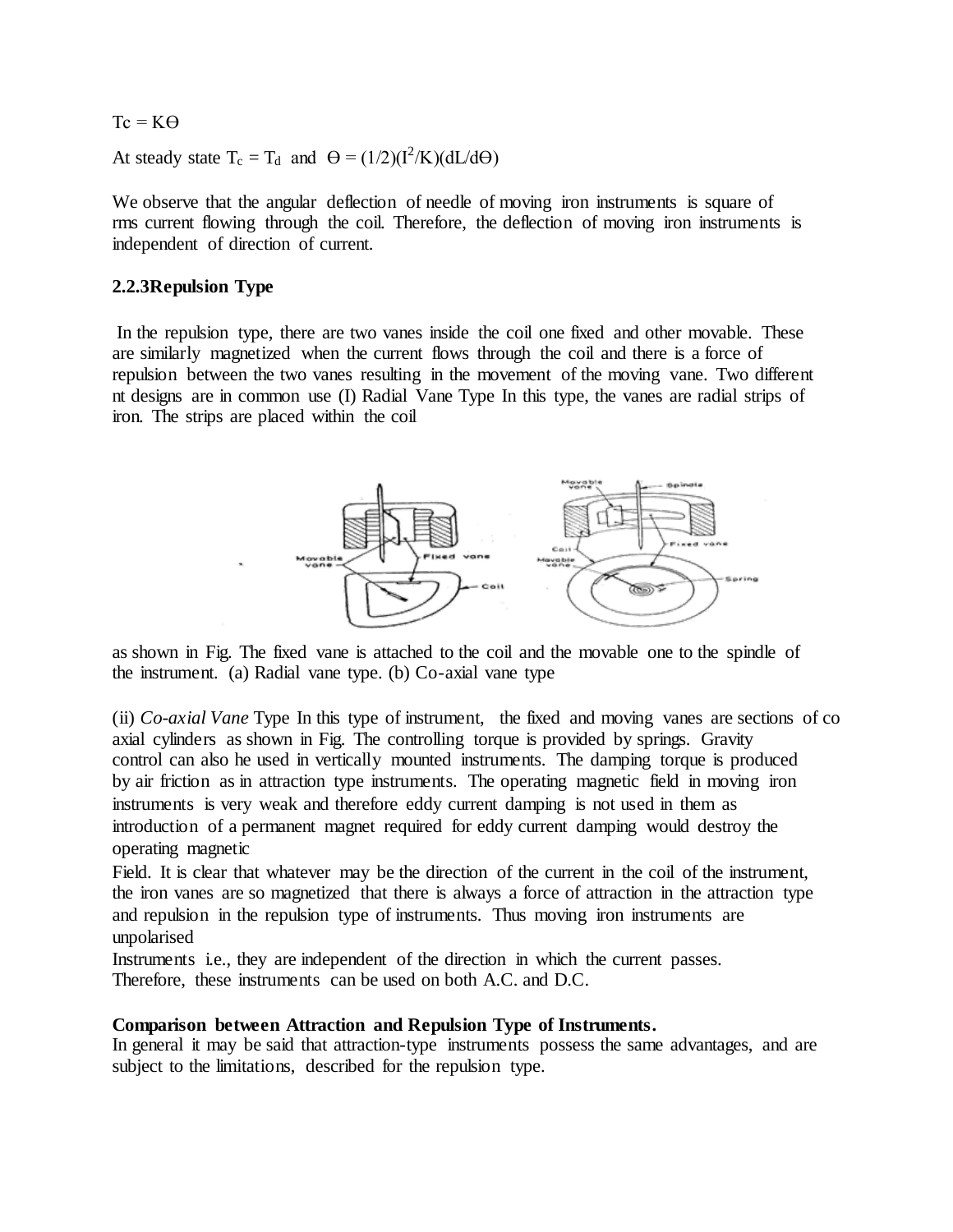• An attraction type instrument will usually have a lower inductance than the corresponding repulsion type instrument, and voltmeters will therefore be accurate over a wider range of

frequency and there is a greater possibility of using shunts with ammeters.

• On the other hand, repulsion instruments are more suitable for economical production in manufacture, and a nearly uniform scale is more easily obtained; they are, therefore, much more common than the attraction type.

# **2.4 Errors in Moving Iron Instruments**

There are two types of errors, which occur in moving iron instruments — errors which occur with both a.c. and D.C. and the other which occur only with ac. only. Errors with both D.C. and A.C i) Hysteresis Error ii) Temperature error iii) Stray magnetic field Errors with only A.C Frequency errors

**Advantages & Disadvantages** 1) Universal use (2) Less Friction Errors (3) Cheapness (4) Robustness (5) Accuracy (6) Scale (7) Errors (8) Waveform errors.

### **Multiple choice questions**

Q12. A moving-coil permanent- magnet instrument can be used as flux-meter

- (a) by using a low resistance shunt
- (b) by using a high series resistance
- (c) by eliminating the control springs
- (d) by making control springs of large moment of inertia

Ans: c

Q13. Which of the following devices may be used for extending the range of instruments?

- (a) Shunts
- (b) Multipliers
- (c) Current transformers
- (d) Potential transformers
- (e) All of the above
- (a) 10 A
- (b) 30 A
- (c) 60 A
- (d) 100 A

Ans: d

- Q15. For handling greater currents induction wattmeter are used in conjunction with
- (a) potential transformers
- (b) current transformers
- (c) power transformers
- (d) either of the above
- (e) none of the above

Ans: b

Q16. Induction type single phase energy meters measure electric energy in

(a) kW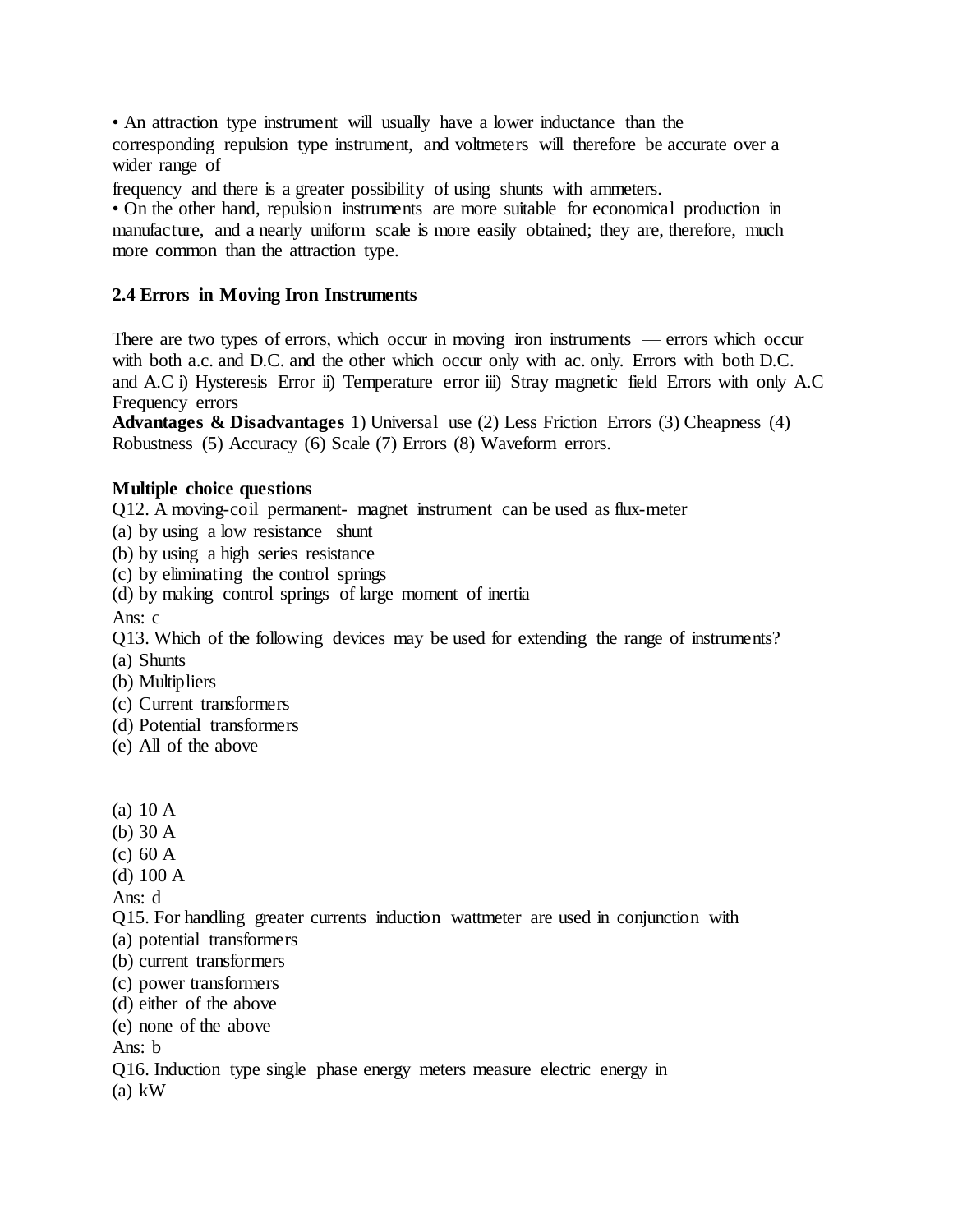(b) Wh (c) kWh (d) VAR (e) None of the above Ans: c

# **Short Answer Type Questions**

Q1 Give difference between ammeter and voltmeter. Q2 Expand PMMC Q3 Write types of moving iron instruments.

# **Long Answer Type Questions**

Q1 Explain construction and working principle of moving coil instruments Q2 Explain construction and working principle of moving iron instruments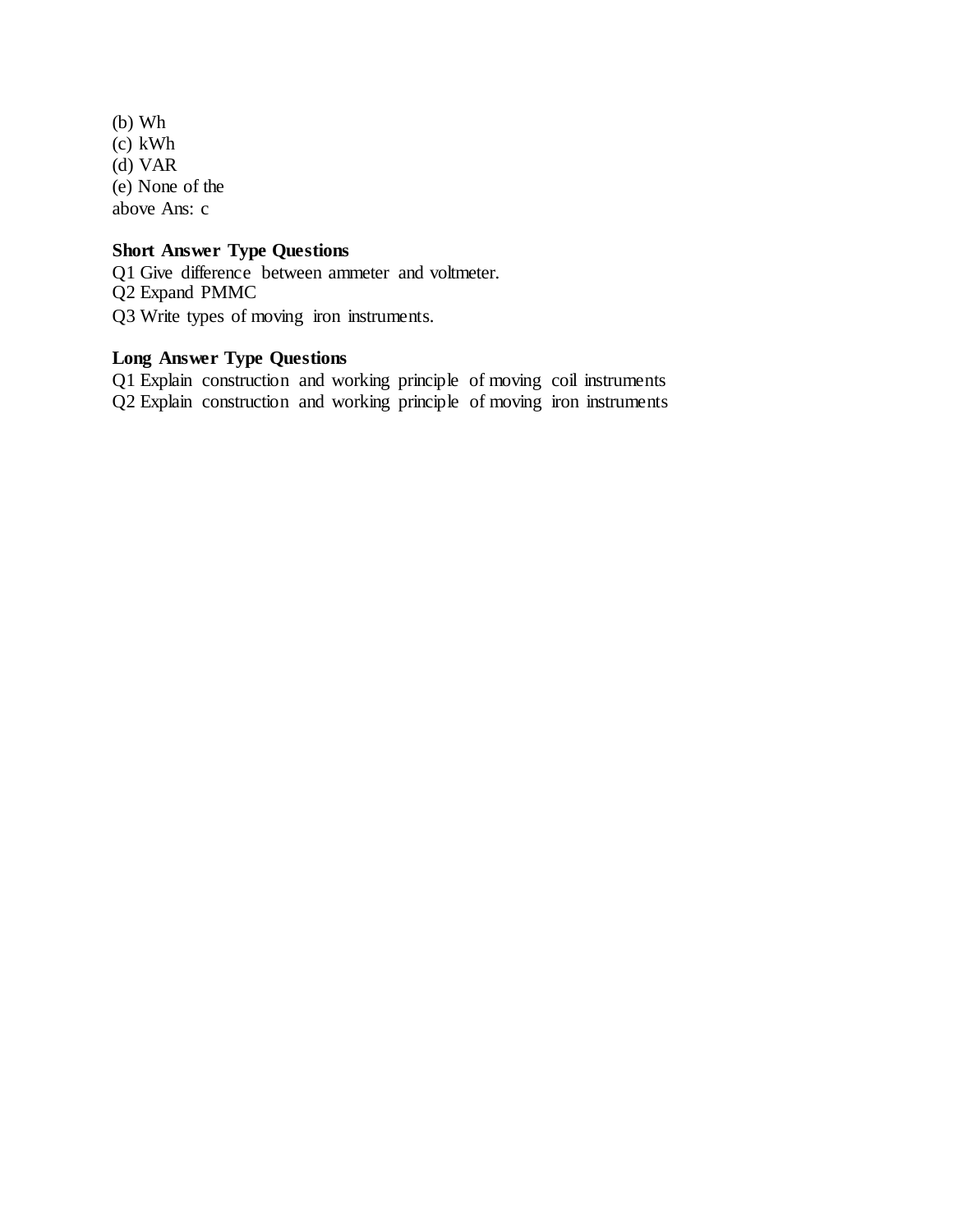#### **3 Dynamometer Type Wattmeter**

The **dynamometer type wattmeter** are very important because they are commonly employed for measuring power in AC circuits.

# **Construction of Dynamometer Type Wattmeter**

A *dynamometer type [wattmeter](https://en.wikipedia.org/wiki/Wattmeter)* essentially consists of two coils called fixed coil and moving coil. The fixed coil is splitted into two equal parts which are placed parallel to each other. The two fixed coils are air-cored to avoid [hysteresis](https://yourelectricalguide.com/2017/05/hysteresis-loop-hysteresis-loss.html) effects when used on AC.

A *dynamometer type [wattmeter](https://en.wikipedia.org/wiki/Wattmeter)* essentially consists of two coils called fixed coil and moving coil. The fixed coil is splitted into two equal parts which are placed parallel to each other. The two fixed coils are air-cored to avoid [hysteresis](https://yourelectricalguide.com/2017/05/hysteresis-loop-hysteresis-loss.html) effects when used on AC.

The fixed coil is connected in series with the load and carries the circuit current. It is, therefore, called current coil. The moving coil is pivoted between the two parts of the fixed coil and is mounted on the spindle. A pointer is attached to the spindle which gives deflection. The moving coil is connected in parallel with the load and carries the current proportional to the voltage. It is, therefore, called potential coil.

Generally, a high resistance is connected in series with the moving coil to limit the current through it. By limiting the current, the moving coil is made of light weight which in turn increases the sensitivity of the instrument.



The [controlling torque](https://yourelectricalguide.com/2017/01/deflecting-controlling-damping-torque.html) is provided by springs which also serve the additional purpose of leading current into and out of the moving coil. Air friction damping (not shown in fig.) is employed in such instruments.

### Dynamometer Type Wattmeter Working

When power is to be measured in a circuit, the [wattmeter](https://en.wikipedia.org/wiki/Wattmeter) is connected in the circuit. The current coil is connected in series with the load, carries the load current and the potential coil, connected in parallel with the load, carries the current proportional to the voltage across the load. The fixed coil produces a field  $F_m$  and moving coil produces a field  $F_r$ . The field  $F_r$  tries to come in line with the main field  $F_m$ , which produces a deflecting torque on the moving coil.

**Advantages:** It can be used both on AC and DC circuits. It has a uniform scale. High degree of accuracy can be obtained by careful design.

**Disadvantages:** At low [power factors,](https://yourelectricalguide.com/2017/04/power-factor.html) the inductance of the potential coil causes serious errors. The reading of the instrument may be affected by stray fields acting on the moving coil.

In order to prevent it, magnetic shielding is provided by enclosing the instrument in an iron case.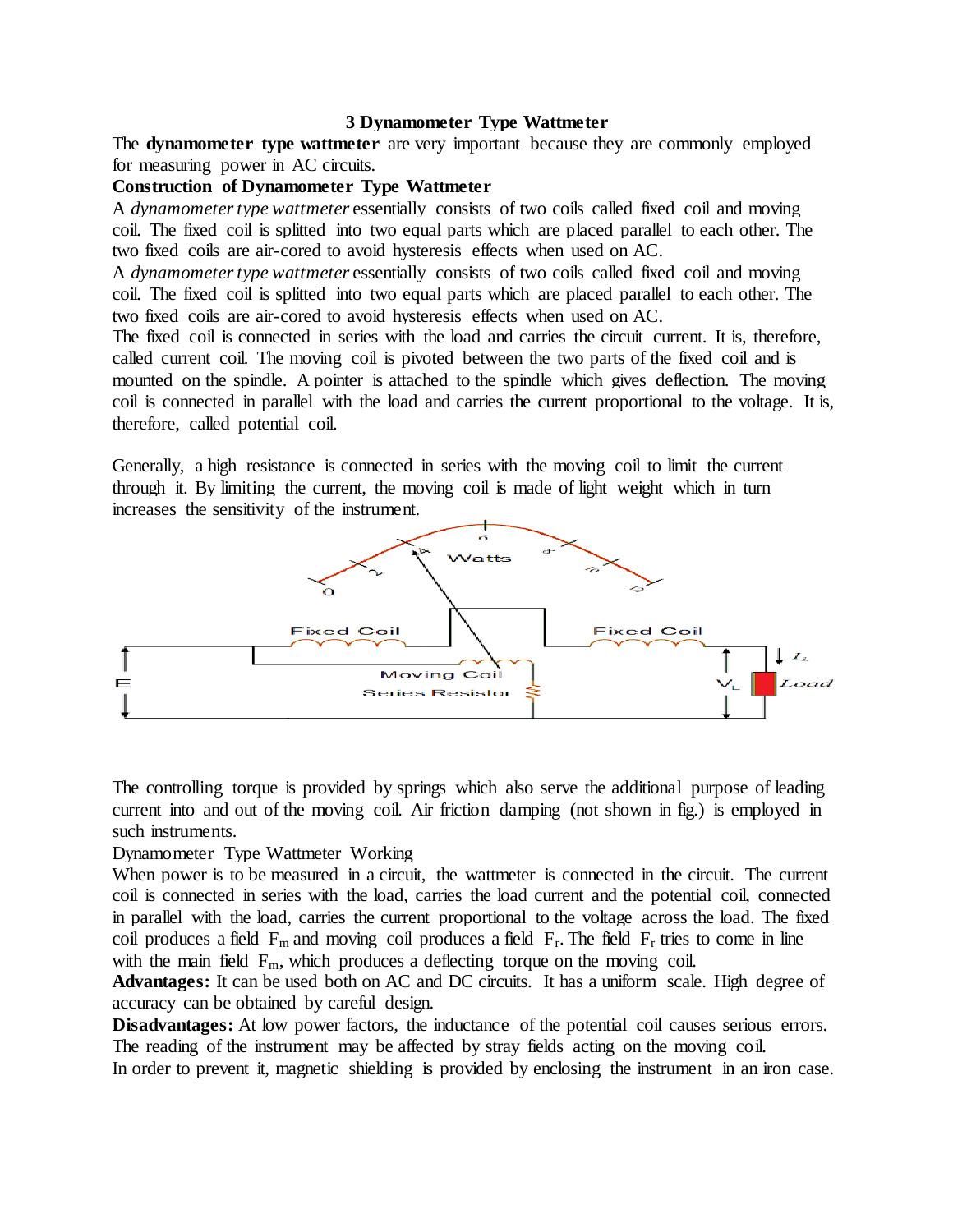### **4 Energymeter**

**Energy meters** are the basic part to measure the power consumption. It is used everywhere, no matter how big or small consumption it is. It is also known as [watt-hour](https://www.electrical4u.com/watt-hour-meter/) meter. Here we discuss the construction and working principle of induction type energy meter. To understand the structure of watt-hour meter, we must understand the four essential components of the meter. These components are as follows:

- 1. Driving system
- 2. Moving system
- 3. Braking system
- 4. Registering system

Now there are two types of induction meters and they are written as follows:

# Single phase type

Three phase type induction meters.

# **Driving system**

It consists of two electromagnets, called *"shunt" magnet* and *"series" magnet*, of laminated construction. A coil having large number of turns of fine wire is wound on the middle limb of the shunt magnet.

This coil is known as "*pressure or voltage*" coil and is connected across the supply mains. This voltage coil has many turns and is arranged to be as highly inductive as possible. In other words, the voltage coil produces a high ratio of inductance to resistance.



# **Moving system**

The moving system essentially consists of a light rotating aluminum disk mounted on a vertical spindle or shaft. The shaft that supports the aluminum disk is connected by a gear arrangement to the clock mechanism on the front of the meter to provide information that consumed energy by the load.

**Braking system**damping of the disk is provided by a *small permanent magnet*, located diametrically opposite to the a.c magnets. The disk passes between the magnet gaps. The movement of rotating disc through the magnetic field crossing the air gap sets up eddy currents in the disc that reacts with the magnetic field and exerts a braking torque.

# **Phase and Speed Errors:**

The phase errors is introduced because the shunt magnet flux does not leg behind the supply voltage by exactly 90 degree due to some resistance of the coil and iron losses. the angle less slightly less than 90 degree. Because this errors the torque is not zero at zero power factor of the load.

In order to remove this error, made supply voltage exact 90 degree . this is accomplished by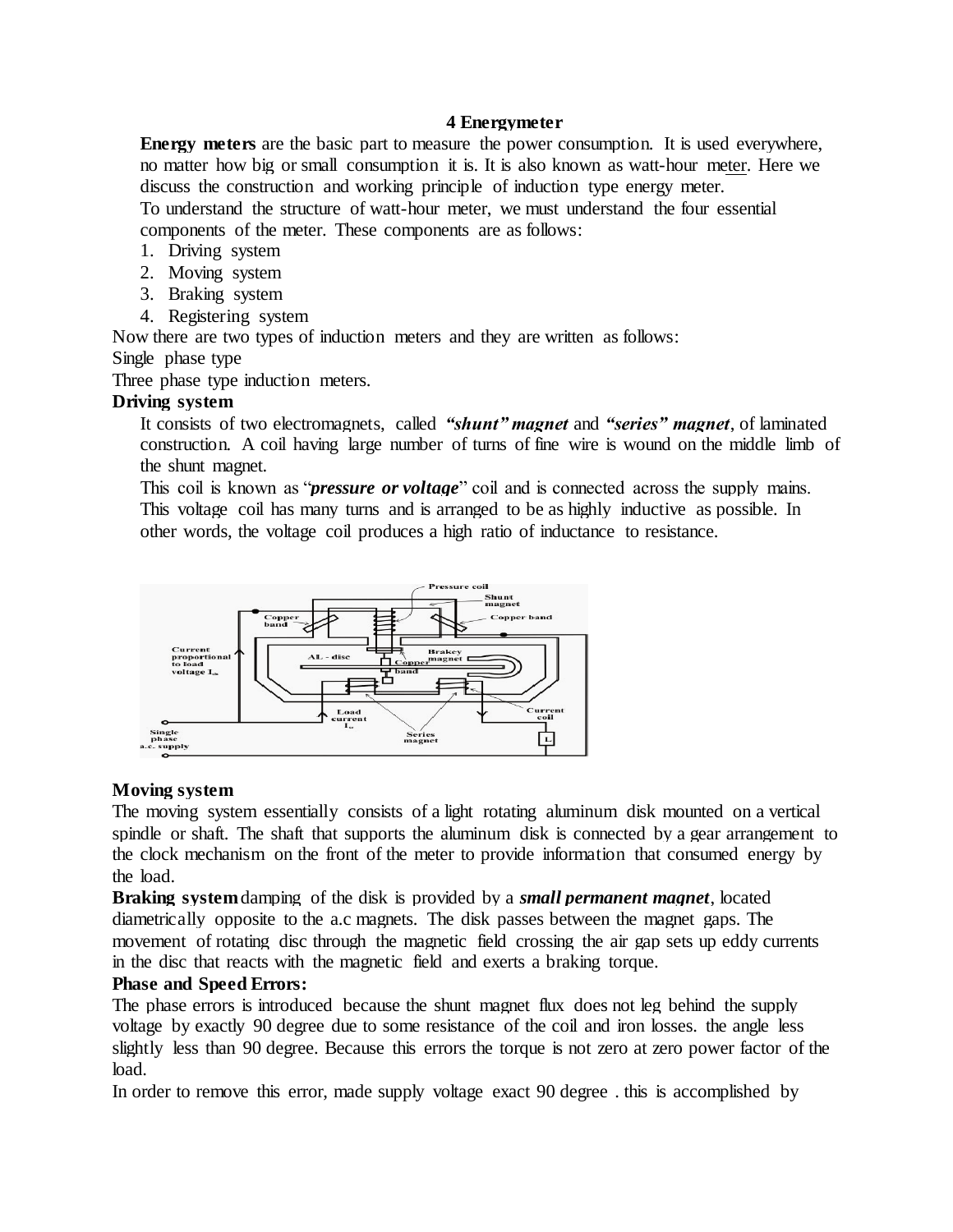adjusting the position of copper shading band provided on central limb of the shunt magnet. an error on the fast under these condition can be eliminated by bringing the shading and near to the disc and vice-versa

Sometimes, the speed of the disc of energy meter is faster or slower , when tested on a load having power factor. there, energy meter register either more or less energy and errors is introduced.

In order to remove this error, the redial position of the braking magnet is adjusted. Movement of braking magnet, away from the centre of the disc increase the torque which decreases the speed of the Disc.

### **Frictional Error:**

This error is introduced due to friction at the rotor bearing and the register mechanism. because this error is unwanted braking torque acts on the moving system and register less energy then the actual energy passing though it

This error is compensated by placing two short circuited bands on the outer limbs of the shunt magnet. These bands embrace the flux contain in two outer limbs of of the shunt magnet. An emf induces circulating current though them. This causes phase displacement between the enclose flux and main flux. As a result of this, a small driving torque is exerted on the disc solely by pressure coil which compensate the friction torque.

### **Creeping error:**

The slow but continuous rotation of energy meter , which only pressure coil is excited but no current flow though the current coil is called creeping. This error may be due to excessive friction compensation, excessive voltage supply and stray magnetic field etc.

In order to prevent creeping on no load, two holes are drilled in the disc on the opposite side of the spindle at the same radius , this causes sufficient distortion of the field to prevent continuous rotation.

# **Temperature Error:**

By changing the temperature, the parameter of the coils change slightly which introduce a small error in meter. However, this error negligible small and there is no need to prevent any means to eliminate the error.

#### **Frequency Error:**

Since the energy meter are used normally at fixed frequency, therefore , they are designed and adjusted to have minimum error declared supply frequency Which is normally 50 Hz in India.

# **Objective Questions**

Q Creeping is avoided by \_\_\_\_\_\_\_\_\_\_

a) reversing the polarity of the voltage

b) drilling two diametrically opposite holes

c) holding the disc

d) increasing the friction

Q Energy meter creeps \_\_\_\_\_\_\_\_\_\_

a) due to change in supply

b) due to reversal in polarity of voltage

c) due to asymmetry in magnetic circuit

d) due to turns ratio of transformer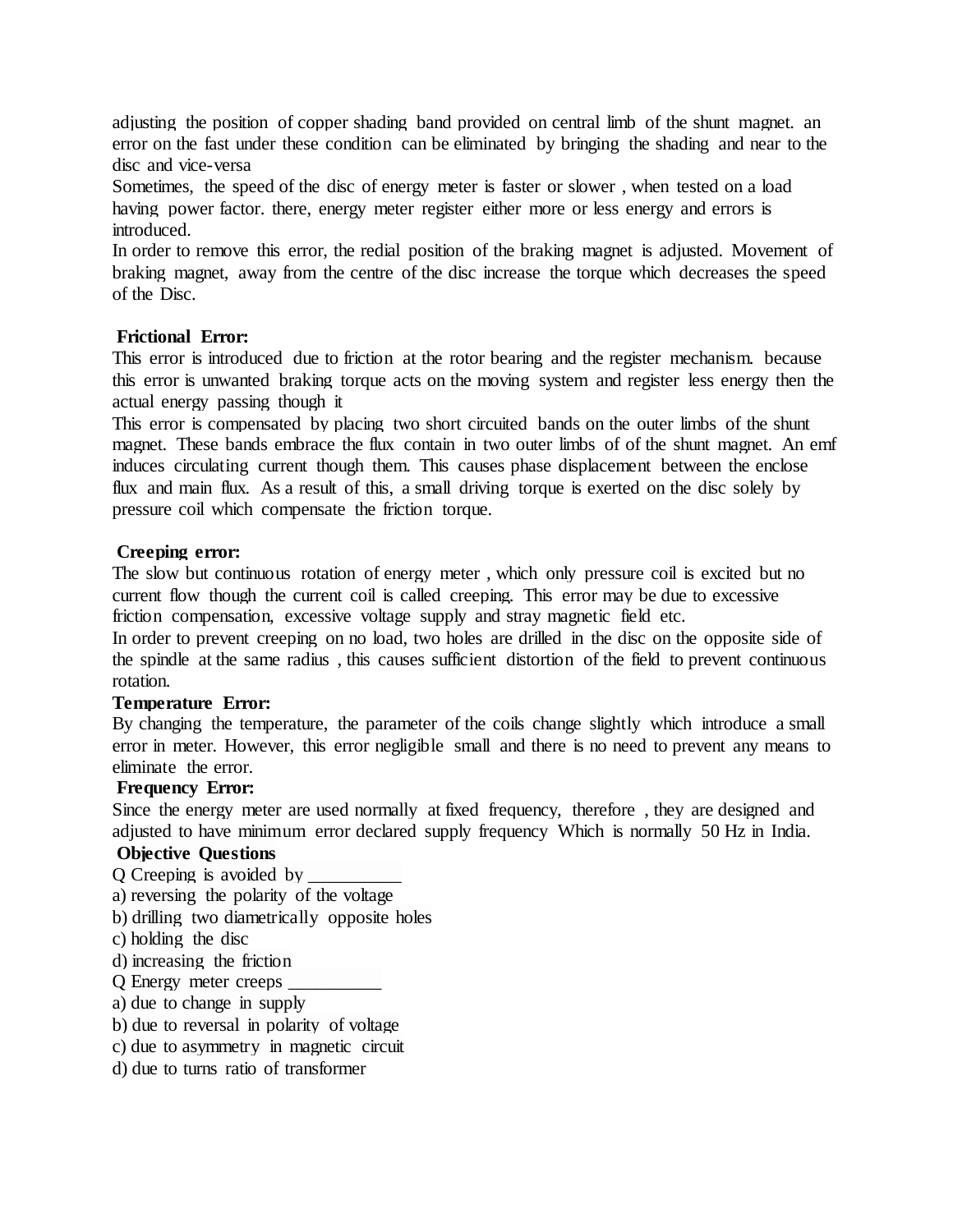### **5 Miscellaneous Measuring Instruments:**

# **5.1 Megger**

Insulation [resistance](https://www.electrical4u.com/electrical-resistance-and-laws-of-resistance/) IR quality of an electrical system degrades with time, environment condition, i.e., temperature, humidity, moisture and dust particles. It also gets impacted negatively due to the presence of electrical and mechanical stress, so it's become very necessary to check the IR (Insulation resistance) of equipment at a constant regular interval to avoid any measure fatal or electrical shock.

The device enable us to measure electrical leakage in wire, results are very reliable as we shall be passing [electric](https://www.electrical4u.com/electric-current-and-theory-of-electricity/) current through device while we are testing. The equipment basically uses for verifying the electrical insulation level of any device such as motors, cables, generators, windings, etc. This is a very popular test being carried out since very long back. Not necessary it shows us exact area of electrical puncture but shows the amount of leakage [current](https://www.electrical4u.com/electric-current-and-theory-of-electricity/) and level of moisture within electrical equipment/winding/system.

# **Construction of Megger**



Deflecting and Control coil : Connected parallel to the generator, mounted at right angle to each other and maintain polarities in such a way to produced torque in opposite direction.

- 1. Permanent Magnets : Produce [magnetic](https://www.electrical4u.com/what-is-magnetic-field/) field to deflect pointer with North-South pole magnet.
- 2. Pointer : One end of the pointer connected with coil another end deflects on scale from infinity to zero.
- 3. Scale : A scale is provided in front-top of the megger from range 'zero' to 'infinity', enable us to read the value.
- 4. D.C generator or Battery connection : Testing [voltage](https://www.electrical4u.com/voltage-or-electric-potential-difference/) is produced by hand operated [DC](https://www.electrical4u.com/principle-of-dc-generator/) [generator](https://www.electrical4u.com/principle-of-dc-generator/) for manual operated Megger. Battery / electronic voltage charger is provided for automatic type Megger for same purpose.
- 5. Pressure Coil Resistance and Current Coil Resistance : Protect instrument from any damage because of low external electrical resistance under test.

# **Working Principle of Megger**

 Voltage for testing produced by hand operated megger by rotation of crank in case of hand operated type, a battery is used for electronic tester.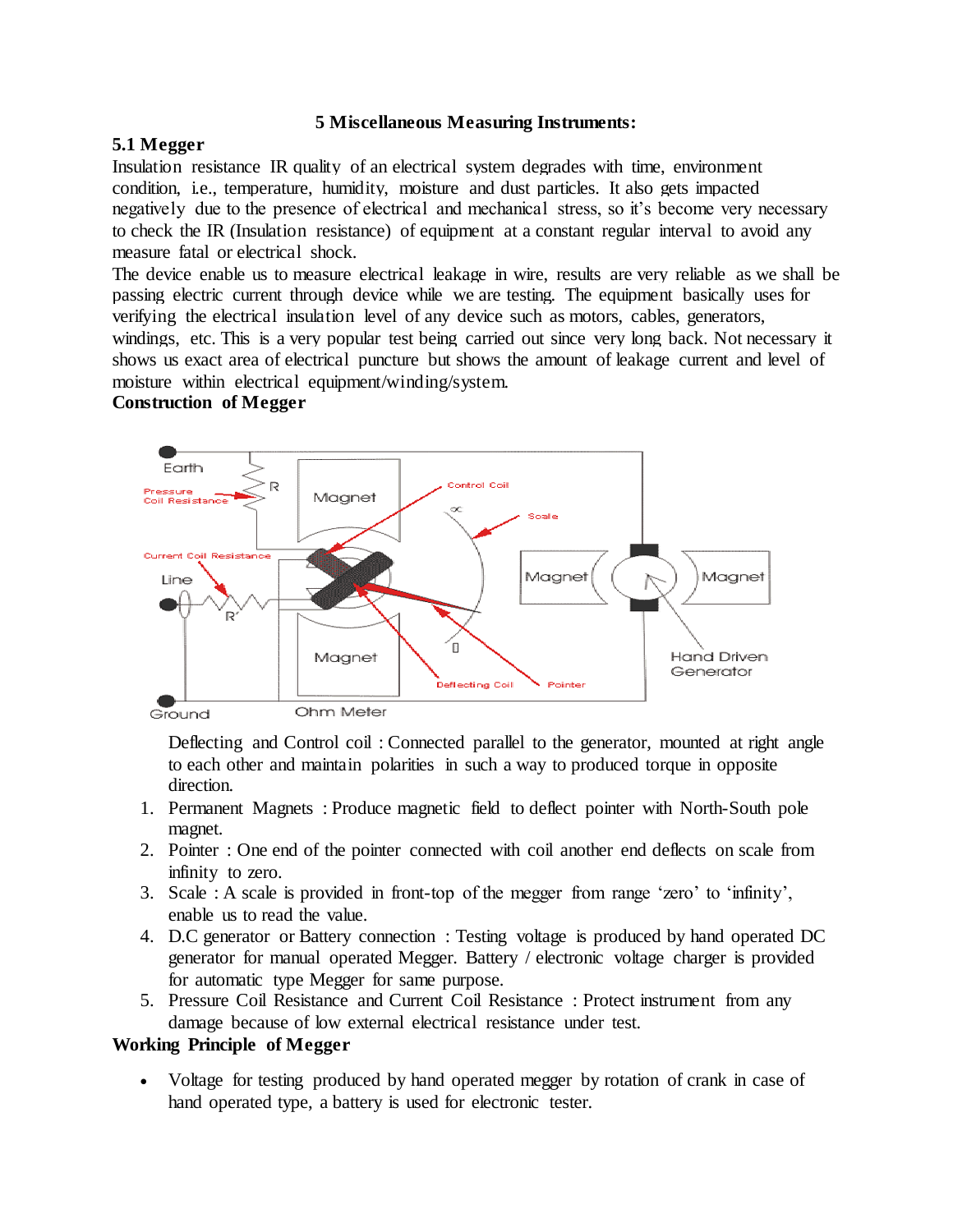- 500 Volt DC is sufficient for performing test on equipment range up to 440 Volts.
- 1000 V to 5000 V is used for testing for high voltage electrical systems.
- Deflecting coil or current coil connected in series and allows flowing the electric current taken by the circuit being tested.
- The control coil also known as pressure coil is connected across the circuit.
- Current limiting [resistor](https://www.electrical4u.com/types-of-resistor/) (CCR and PCR) connected in series with control and deflecting coil to protect damage in case of very low resistance in external circuit.
- In hand operated megger electromagnetic induction effect is used to produce the test voltage i.e. armature arranges to move in permanent magnetic field or vice versa.
- Where as in electronic type megger battery are used to produce the testing voltage.
- As the voltage increases in external circuit the deflection of pointer increases and deflection of pointer decreases with a increases of current.
- Hence, resultant torque is directly proportional to voltage and inversely proportional to current.
- When [electrical](https://www.electrical4u.com/electric-circuit-or-electrical-network/) circuit being tested is open, torque due to voltage coil will be maximum and pointer shows 'infinity' means no shorting throughout the circuit and has maximum resistance within the circuit under test.
- If there is short circuit pointer shows 'zero', which means 'NO' resistance within circuit being tested.

# **Earth Tester**

**Definition:** The **instrument used for measuring the resistance of the earth is known as earth tester.** All the equipment of the [power system](https://circuitglobe.com/power-system.html) is connected to the earth through the earth electrode. The earth protects the equipment and personnel from the fault current. The **resistance of the earth is very low**. The fault current through the earth electrode passes to the earth. Thus, protects the system from damage.

# **Construction of Earth Tester**

The earth tester uses the hand driven generator. The **rotational current reverser and the rectifier are the two main parts of the earth tester**. The current reverser and the rectifier are mounted on the shaft of the DC generator. The earth tester works only on the DC because of the rectifier.

The tester has two commutators place along with the current reverser and rectifier. The each commutator consist four fixed brushes. The commutator is a device used for converting the direction of flows of current. It is connected in series with the armature of the generator. And the brushes are used for transferring the power from the stationary parts to the moving parts of the devices.

The **earth tester consists two pressures and the current coils.** The each coil has two terminals. The pair of the pressure coil and the current coil are placed across the permanent magnet. The one pair of current and pressure coil is short-circuited, and it is connected to the auxiliary electrodes.

The earth tester consists the potential coil which is directly connected to the DC generator. The potential coil is placed between the permanent magnet. The coil is connected to the pointer, and the pointer is fixed on the calibrated scale. The pointer indicates the magnitude of the earth resistance. The **deflection of the pointer depends on the ratio of the voltage of pressure coil to the current of the current coil.**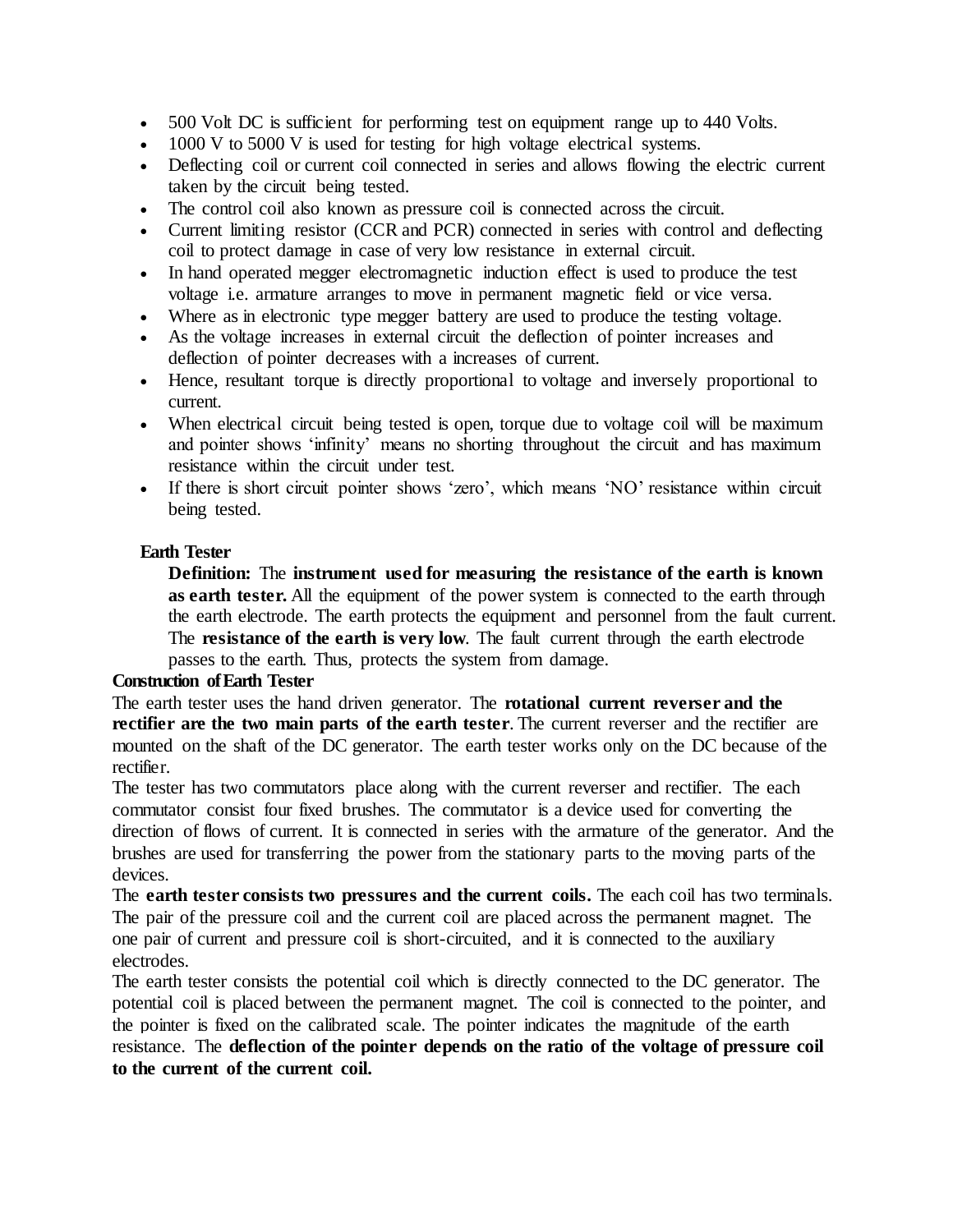

**5.2 Instrument transformers**. These instruments transformers are of two types - (i) **Current Transformers (CT)** and (ii) **Potential Transformers (PT)**.

**Current transformers** are generally used to **measure currents of high magnitude**. These transformers step down the current to be measured, so that it can be measured with a normal range ammeter. A Current transformer has only one or very few number of primary turns. The primary winding may be just a conductor or a bus bar placed in a hollow core (as shown in the figure). The secondary winding has large number turns accurately wound for a specific turns ratio. Thus the current transformer steps up (increases) the voltage while stepping down (lowering) the current.

Now, the secondary current is measured with the help of an AC ammeter. The turns ratio of a transformer is  $N_P / N_S = I_S / I_P$ 



**Potential transformers** are also known as **voltage transformers** and they are basically step down transformers with extremely accurate turns ratio. Potential transformers step down the voltage of high magnitude to a lower voltage which can be measured with standard measuring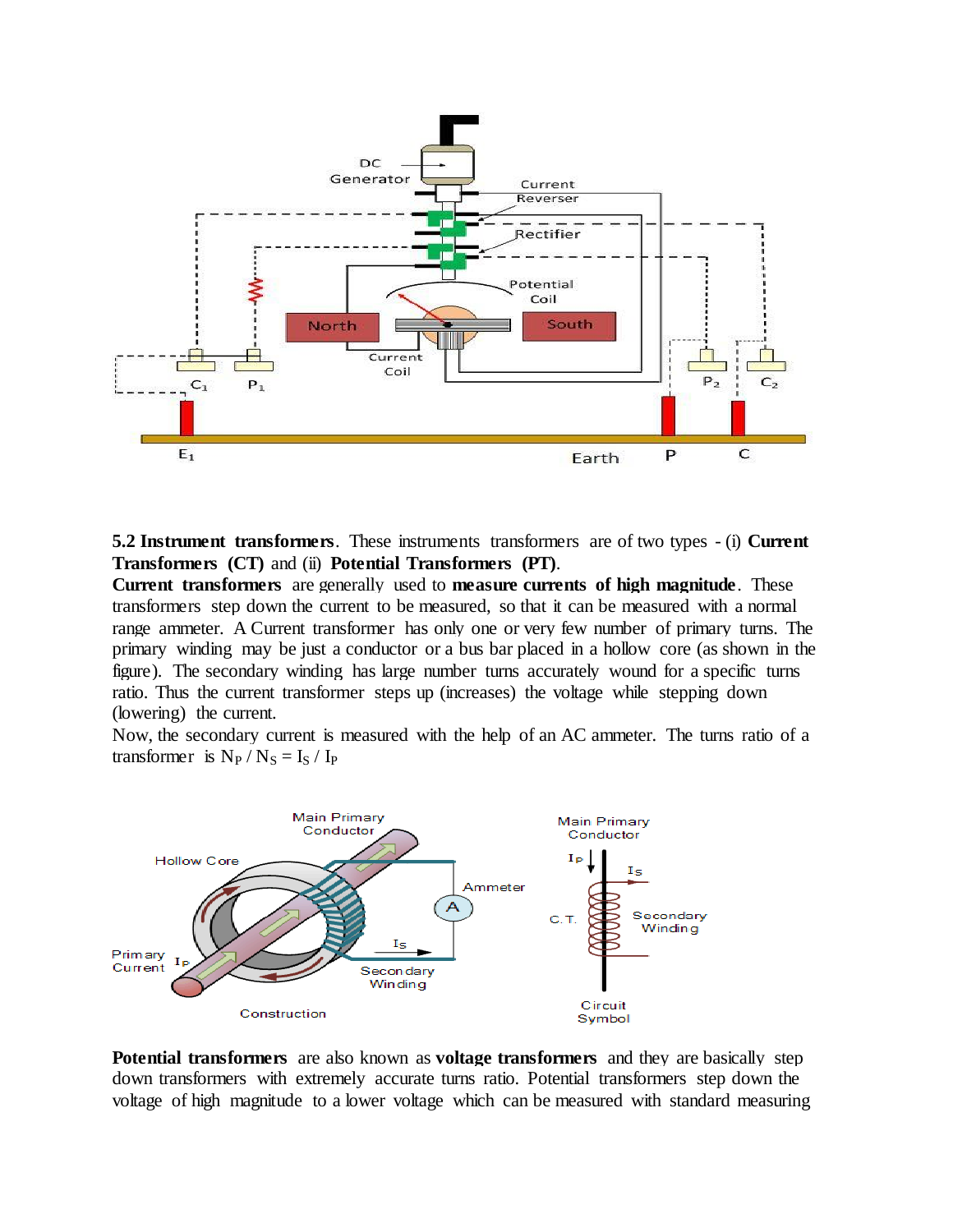instrument. These transformers have large number of primary turns and smaller number of secondary turns.

A potential transformer is typically expressed in primary to secondary voltage ratio. For example, a 600:120 PT would mean the voltage across secondary is 120 volts when primary voltage is 600 volts.

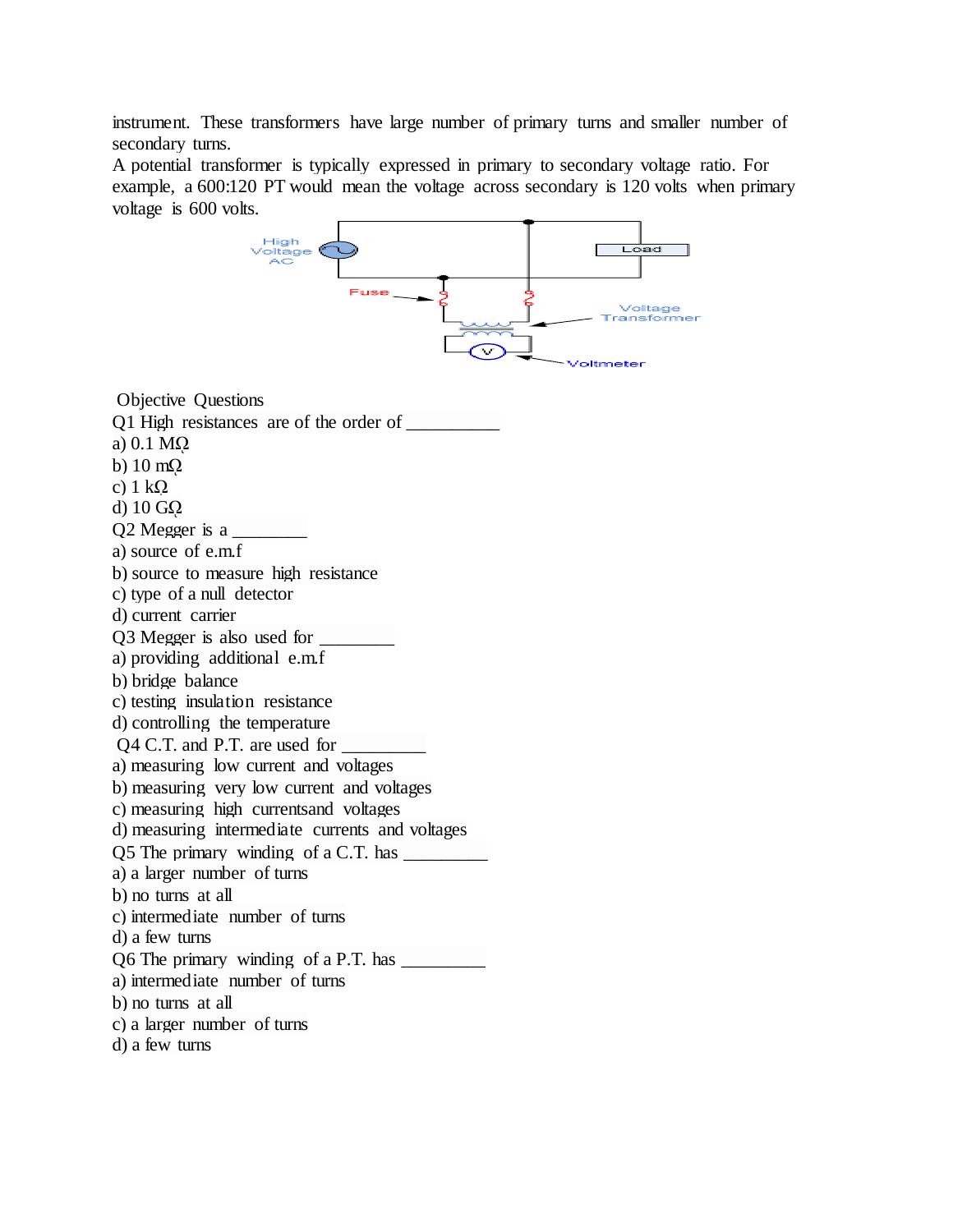# **6 Cathode Ray Oscilloscope (CRO)**

**Oscilloscope** is electronic equipment, which displays a voltage waveform. Among the oscilloscopes, Cathode Ray Oscilloscope (CRO) is the basic one and it displays a time varying signal or waveform.

In this chapter, let us discuss about the block diagram of CRO and measurements of some parameters by using CRO.

Block Diagram of CRO

Cathode Ray Oscilloscope (CRO) consists a set of blocks. Those are vertical amplifier, delay line, trigger circuit, time base generator, horizontal amplifier, Cathode Ray Tube (CRT)  $\&$ power supply. The **block diagram** of CRO is shown in below figure.



The **function** of each block of CRO is mentioned below.

- **Vertical Amplifier** − It amplifies the input signal, which is to be displayed on the screen of CRT.
- **Delay Line** − It provides some amount of delay to the signal, which is obtained at the output of vertical amplifier. This delayed signal is then applied to vertical deflection plates of CRT.
- **Trigger Circuit** − It produces a triggering signal in order to synchronize both horizontal and vertical deflections of electron beam.
- **Time base Generator** − It produces a saw tooth signal, which is useful for horizontal deflection of electron beam.
- **Horizontal Amplifier** − It amplifies the saw tooth signal and then connects it to the horizontal deflection plates of CRT.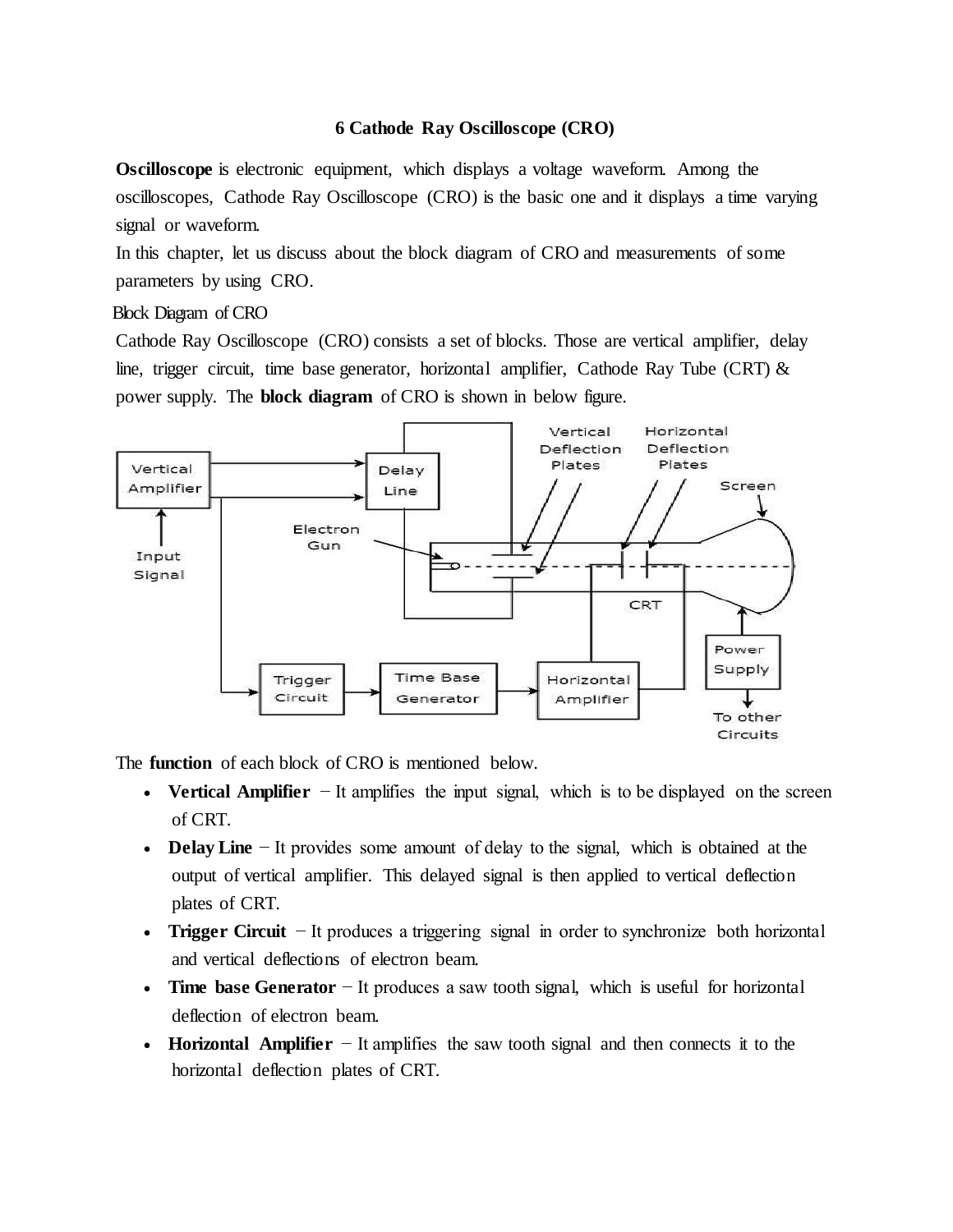- **Power supply** − It produces both high and low voltages. The negative high voltage and positive low voltage are applied to CRT and other circuits respectively.
- **Cathode Ray Tube (CRT)** − It is the major important block of CRO and mainly consists of four parts. Those are electron gun, vertical deflection plates, horizontal deflection plates and fluorescent screen.

The electron beam, which is produced by an electron gun gets deflected in both vertical and horizontal directions by a pair of vertical deflection plates and a pair of horizontal deflection plates respectively. Finally, the deflected beam will appear as a spot on the fluorescent screen. In this way, CRO will display the applied input signal on the screen of CRT. So, we can analyse the signals in time domain by using CRO

# Measurements by using CRO

We can do the following measurements by using CRO.

- Measurement of Amplitude
- Measurement of Time Period
- Measurement of Frequency

Now, let us discuss about these measurements one by one.

Measurement of Amplitude

CRO displays the voltage signal as a function of time on its screen. The **amplitude** of that voltage signal is constant, but we can vary the number of divisions that cover the voltage signal in vertical direction by varying **volt/division** knob on the CRO panel. Therefore, we will get the **amplitude** of the signal,

Measurement of Time Period

CRO displays the voltage signal as a function of time on its screen. The **Time period** of that periodic voltage signal is constant, but we can vary the number of divisions that cover one complete cycle of voltage signal in horizontal direction by varying **time/division** knob on the CRO panel.

Measurement of Frequency

The frequency, f of a periodic signal is the reciprocal of time period, T. **Mathematically**, it can

be represented as  $f=1/T$ 

So, we can find the frequency, f of a periodic signal by following these two steps.

- **Step1** − Find the **Time period** of periodic signal
- **Step2** − Take **reciprocal** of Time period of periodic signal, which is obtained in Step1

# **Questions**

Q Explain Block diagram of CRO in detail

Q2 Oscilloscope is

- a) a ohmmeter
- b) an ammeter c) a voltmeter d) a multimeter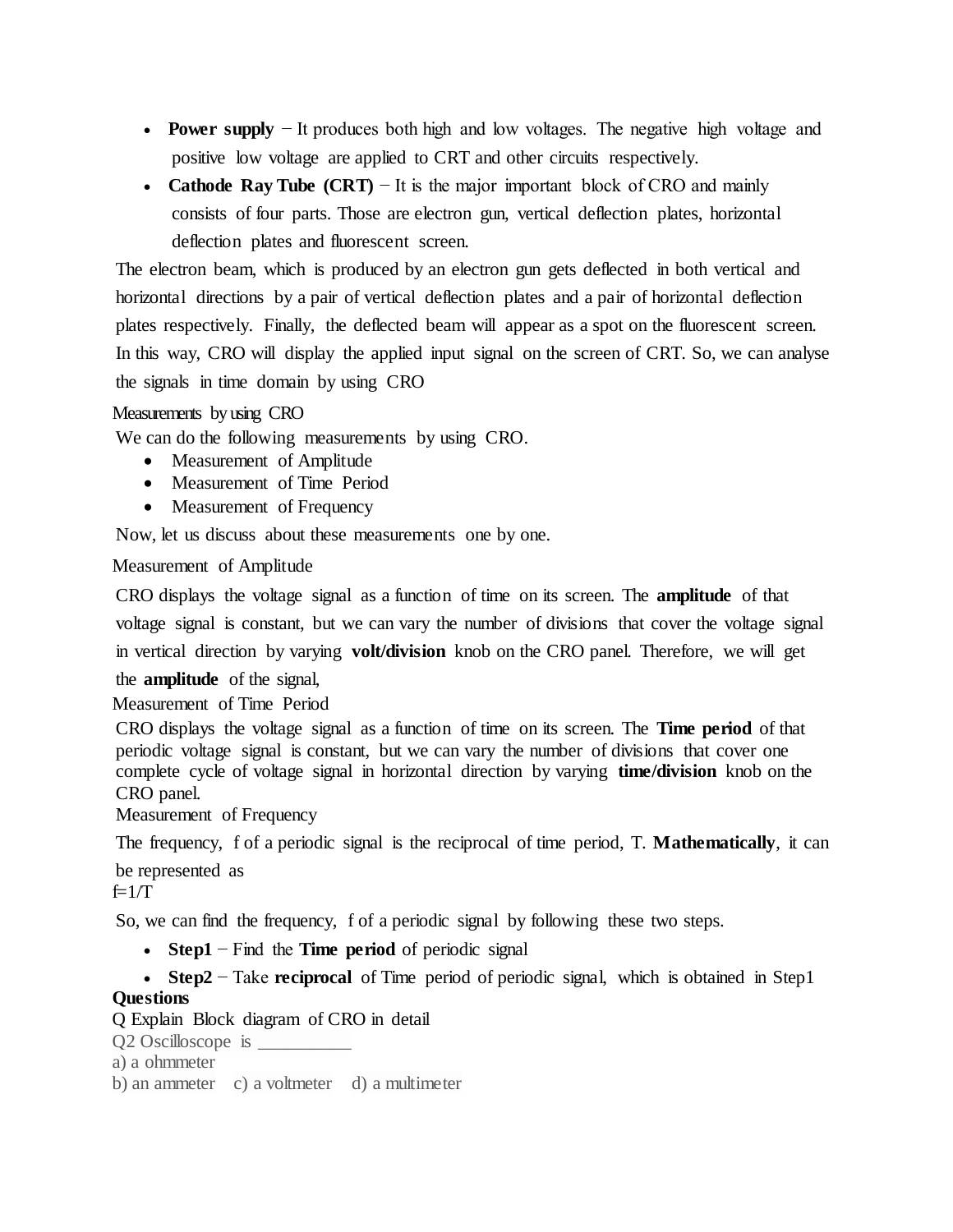### **7 LCR Meter**

**Definition:** LCR meters can be understood as a multi meter, this is because it can measure **resistance, inductance, and capacitance** as per the requirement. Thus, it is termed as LCR meter. **L** in its name signifies inductance, **C** stands for capacitance and **R** denotes resistance. The significant component of LCR meter is the **Wheatstone bridge** and **RC ratio arm circuits.** The component whose value is to be measured is connected in one of the arms of the bridge. There are different provisions for the different type of measurements.



#### **Working of LCR Meter**

The bridge is adjusted in null position in order to balance it completely. Besides, the sensitivity of the meter should also be adjusted along with balancing of the bridge. The output from the bridge is fed to **emitter follower circuit.** The output from emitter follower circuit is given as an input to **detector amplifier.** The **rectifier** is used in the circuit to convert the AC signal into DC signal. When the bridge is provided with AC excitation then output end of the bridge the AC signal needs transformation into DC signal.

**Front Panel of LCR meter**



1. **ON/OFF Switch:** The ON/OFF switch can be used to turn on or off LCR meter. When the switch is positioned to ON state, the main supply is connected with LCR meter. After this, it is crucial to leave the meter for 15 minutes so that it can warm up. The indicator on the front panel will start glowing to indicate that the LCR meter is ON.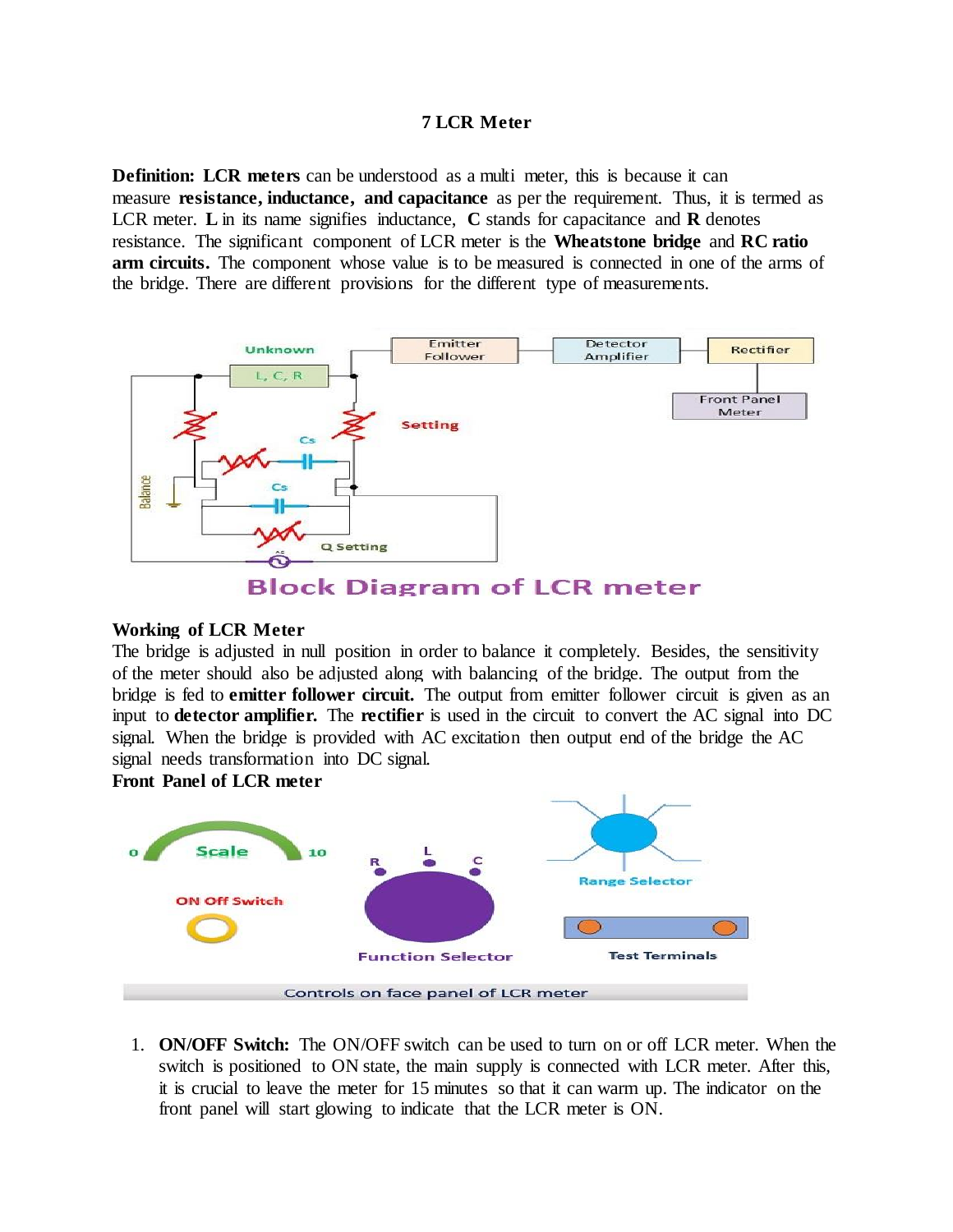- 2. **Test Terminals:** The two points on the front panel are test terminals. The component which is to be measured is connected to these test terminals.
- 3. **Function Selector:** The function selector is used for setting the meter in the mode in order to measure the particular type of the component. If resistance is to be measured, then the function selector is to be set at **R mod**e, if inductance is to be measured it is to be adjusted to **L mode** and similarly in case of capacitance it is to be adjusted at **C mode**.
- 4. **Range Selector:** The range selector provides an extent of measuring range so that component of high magnitude or low magnitude values can be measured easily. The range selector should be adjusted properly in order to have correct measurement. For example: if a resistor of 10 mega ohms is under measurement and the range selector is in the range of ohms, then it will not show reliable and accurate results.

# **Questions**

Q Where LCR meter is used?

LCR meters are used to measure the values of inductance (L), capacitance (C) and resistance (R) directly.

Q Explain working principle of LCR meter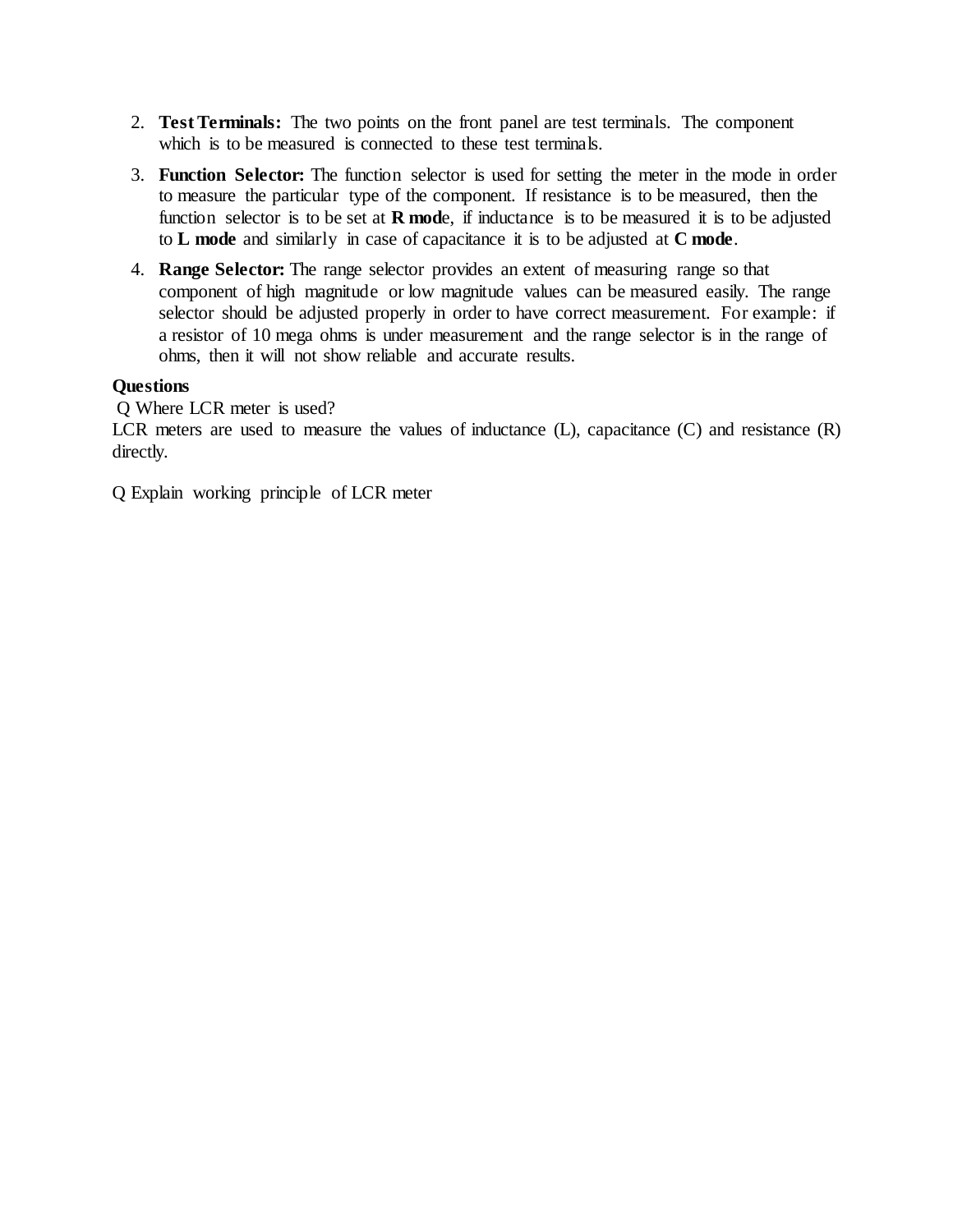#### **8 Two Wattmeter Method**

The **Two Wattmeter Method** is explained, taking an example of a balanced load. In this, we have to prove that the power measured by the Two Wattmeter i.e. the sum of the two wattmeter readings is equal to root 3 times of the phase voltage and line voltage ( $\sqrt{3}V_L$ I<sub>L</sub> Cos $\phi$ ) which is the actual power consumed in a 3 phase balanced load.



Determination of Power Factor from Wattmeter Readings

As we know that,

$$
W_1 + W_2 = \sqrt{3} V_L I_L \cos \varphi
$$

Now,

$$
W_1 - W_2 = V_L I_L [\cos(30^\circ - \varphi) - \cos(30^\circ + \varphi)] \text{ or}
$$
  
\n
$$
W_1 - W_2 = V_L I_L [\cos 30^\circ \cos \varphi + \sin 30^\circ \sin \varphi - \cos 30^\circ \cos \varphi + \sin 30^\circ \sin \varphi] \text{ or}
$$
  
\n
$$
W_1 - W_2 = 2 V_L I_L \sin 30^\circ \sin \varphi
$$
  
\n
$$
W_1 - W_2 = V_L I_L \sin \varphi
$$

Dividing equation (3) by equation (2) we get,

$$
\frac{W_1 - W_2}{W_1 + W_2} = \frac{V_L I_L \sin\varphi}{\sqrt{3} V_L I_L \cos\varphi} \quad \text{or}
$$

$$
\tan\varphi = \sqrt{3} \frac{W_1 - W_2}{W_1 + W_2}
$$

**Q 1 The input power to a 3-phase a.c. motor is measured as 5kW. If the voltage and current to the motor are 400V and 8.6A respectively, determine the power factor of the system?**

Power *P*=5000W,

line voltage *VL* = 400 V, line current, *IL* = 8.6A and power, *P* =  $\sqrt{3}$  *VLIL* cos  $\varphi$  Hence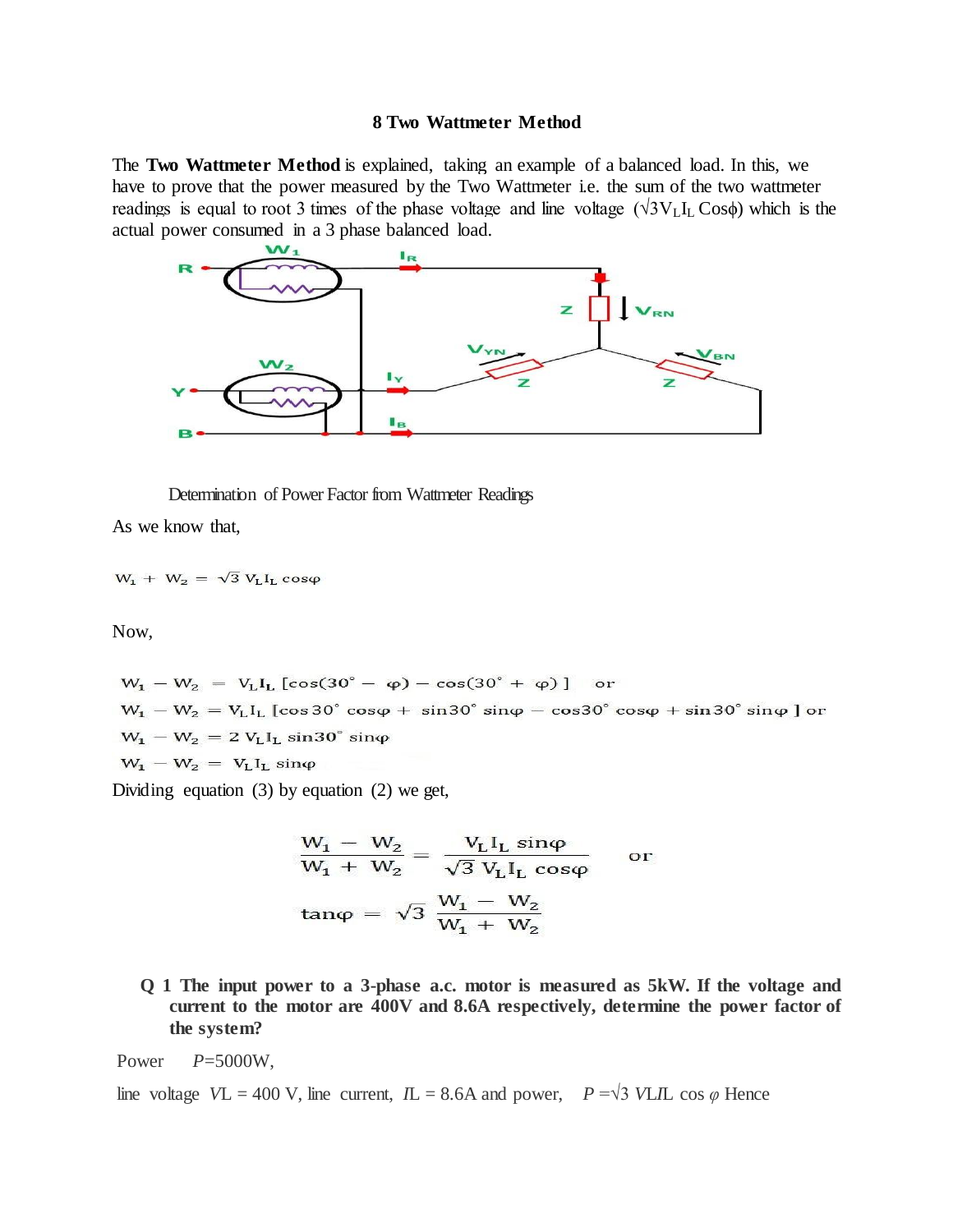**Power factor** = cos  $\varphi = P \sqrt{3}$  *VLI*L = 5000  $\sqrt{3}$  (400) (8*.*6) = **0.839** 

**2. Two wattmeters are connected to measure the input power to a balanced 3-phase load by the two-wattmeter method. If the instrument readings are 8kW and 4kW, determine (a) the total power input and (b) the load power factor.**

(a)Total input power,  $P = P1 + P2 = 8 + 4 = 12$ **kW** 

(b) tan  $\varphi = \sqrt{3(P_1 - P_2)/(P_1 + P_2)} = \sqrt{3(8 - 4)/(8 + 4)} = \sqrt{3(4/12)} = \sqrt{3(1/3)} = 1/\sqrt{3}$ 

Hence  $\omega = \tan^{-1} 1 \sqrt{3} = 30$ <sup>°</sup>

Power factor= cos  $\varphi$ = cos 30∘ =**0.866** 

**1.** In two wattmeters method of power measurement, one of the wattmeters will show negative reading when the load power factor angle is strictly

- (a) than  $30^\circ$
- (b) less than  $60^\circ$
- (c) greater than  $30^{\circ}$
- (d) greater than  $60^{\circ}$

**2.** Three identical impedances are connected in delta to a 3-phase supply of 400 V. The linecurrent is 34.65 A and the total power taken is 14.4 kW. The resistance of the load in each phase (in ohm) is

- (a) 20
- (b) 12
- (c) 16
- (d) 10

4. Which of the following statements associated with 3-phase delta connected circuits is *true?* (a) Voltage is equal to phase voltage

- (b) Line current is equal to phase current
- (c) Line voltage is  $\sqrt{3}$  time of phase voltage
- (d) Line currents are 60° apart.

5. In a 3-phase supply, floating neutral is undesirable because it may result in …. across the load.

- (a) line voltages
- (b) high voltage
- (c) low voltage

**6.** Phase reversal in a 4-wire unbalanced load supplied from a balanced 3-phase supply causes change in

- (a) power consumed
- (b) magnitude of phase currents
- (c) only the magnitude of the neutral current
- (d) magnitude as well as phase angle of the neutral current.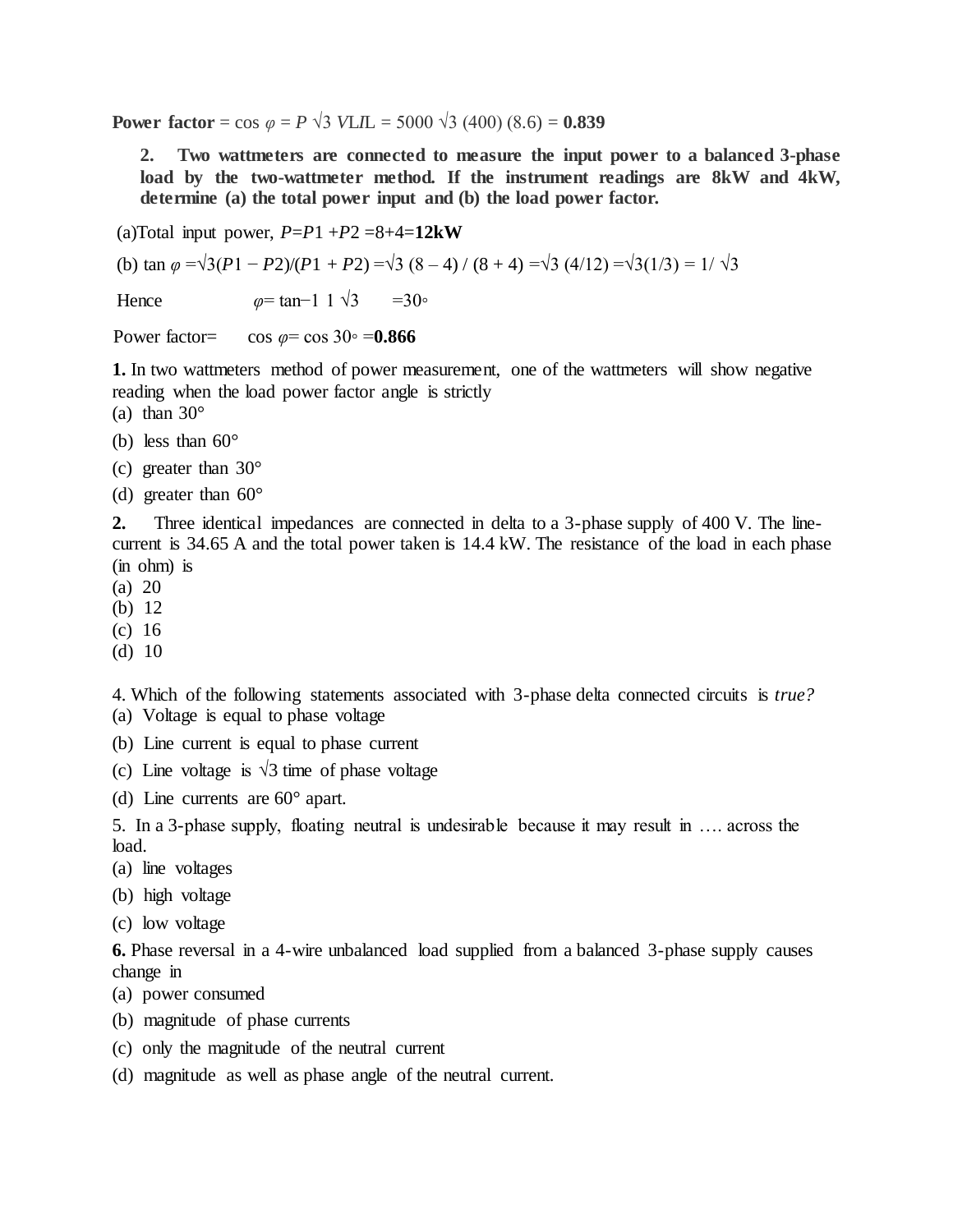**7.** A 3-phase star connected symmetrical load consumes *P* watts of power from a balanced supply. If the same load is connected in delta to the same supply, the power consumption will be (a) P

(b) √3P

- (c) 3P
- (d) not determined from the given data.

**8.** Three unequal impedances are connected in star to a 3-phase system. The sum of three line currents will be

- (a) equal to the each line current
- (b) Zero
- (c) none of these

**9.** Three equal impedances are first connected in delta across a  $3 - \phi$  balanced supply. If the same impedances are connected in star across the same supply

- (a) phase currents will be one-third
- (b) line currents will be one-third
- (c) power consumed will be one-third
- (d) none of the above.
- **10.** Which of the following is a four wire system?
- (a) Delta
- (b) Star
- (c) Both delta and star
- (d) Neither delta nor star.

**11.** In a 3-phase balanced star-connected load, neutral current is equal to

- (a) zero
- (b)  $I_P$
- $(c)$   $I_L$
- (d) unpredictable.
- **12.** Which of the following equations is valid for a 3-phase 4-wire balanced star-connected load? (a)  $I_R + I_Y + I_R = I_N = O$
- (b)  $I_N + I_Y I_B = I_N$
- (c)  $I_R I_Y + I_B = I_N$
- (d)  $V_B + V_R + V_Y / Z = N$
- **13.** Three unequal impedances are connected in delta to a 3-phase, 3-wire system.
- a) The voltages across the three phases will be different
- b) Both of the phase currents and line currents. will be unbalanced
- c) Phase currents will be unbalanced but the line currents will be balanced
- d) None of the above.

**14.** The relationship between the line and phase voltages of a delta-connected circuit is given by a)  $V_L = V_P$ 

b) 
$$
V_L = \sqrt{3} V_P
$$

c) 
$$
V_L = \frac{V_P}{\sqrt{2}}
$$

d)  $V_L = \frac{2}{\pi} V_p$ 

**15.** In case of a delta connected load, if one resistor is removed, the power will become a) Zero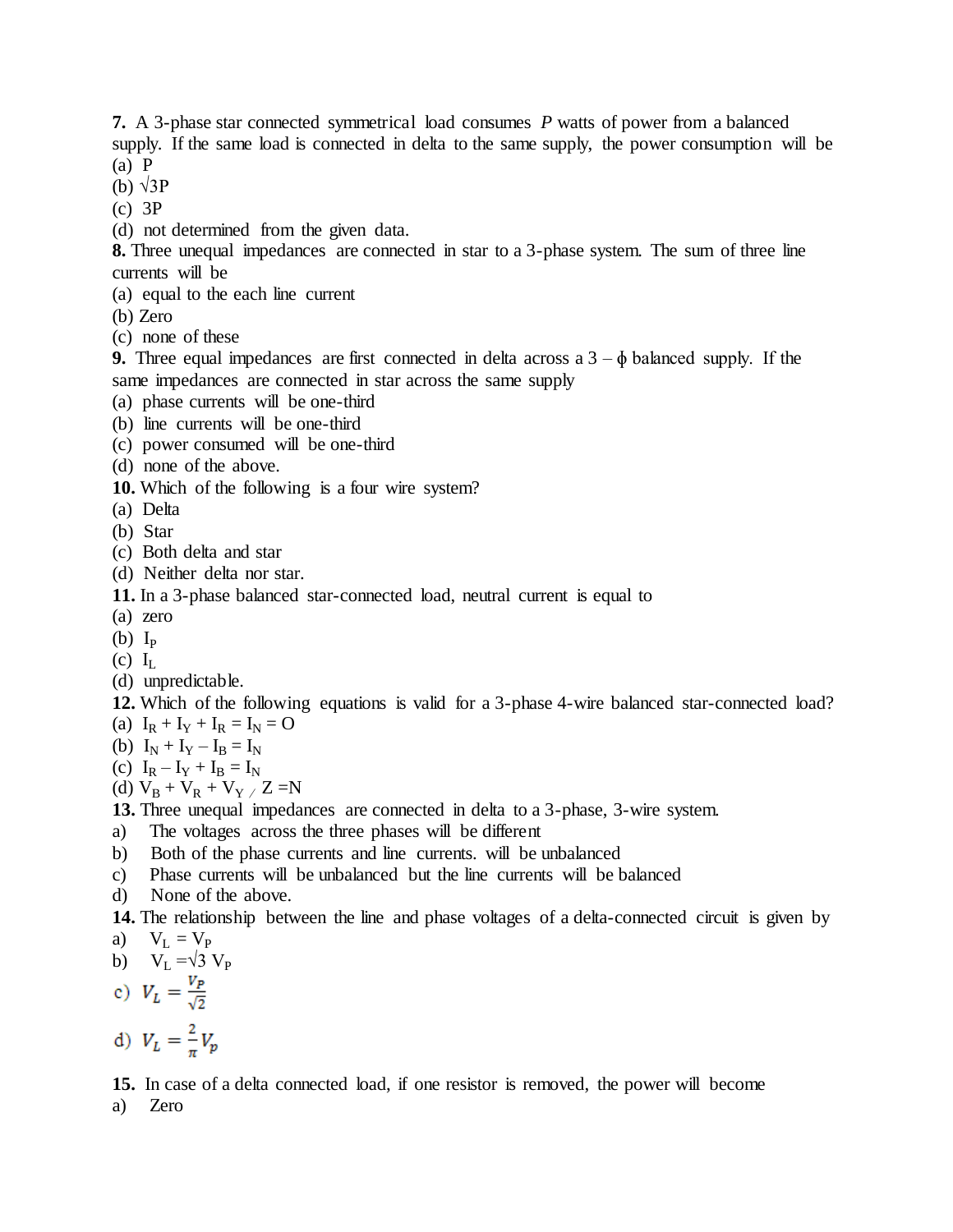- b) one-third
- c) two-third
- d) none of the above.

**16.** Readings of 1154 and 577 watts are obtained when two wattmeters method was used on a balanced load. The delta connected load impedance for a system of 100 V will be

- a)  $15 \pm 30^{\circ}$
- b) 15 *+30°*
- c)  $15 30^{\circ}$
- d)  $15 + 90^\circ$ .

**17.** Which of the following statements is true about two-wattmeters method for power measurement in 3-phase circuit?

a) Power can be measured using two wattmeters method only for star-connected 3-phase circuits

- b) When two wattmeters show identical readings, the power factor is 0.5
- c) When power factor is unity, one of the wattmeter reads zero

d) When the readings of the two wattmeters are equal but of opposite sign, the power factor is zero.

**18.** The minimum number of wattmeters to measure power in a 3-phase unbalanced starconnected load is

- a) one
- b) two
- c) three
- d) four.

**19.** While measuring power in a three phase load by two-wattmeters method, the readings of two wattmeters will be equal and opposite when

- a) *pf* unity
- b) load is balanced
- c) phase angle is between  $60^{\circ}$  and  $90^{\circ}$
- d) the load is purely inductive.

**20.** In the measurement of 3-phase power by two-wattmeters method, if the two wattmeter will be equal the power factor of the circuit is

- a) 0.8 lagging
- b) 0.8 leading
- c) Zero
- d) unity
- **21.** Which of the following are the necessary conditions for an entire 3-Φ system to be balanced?
- 1. The line voltages are equal in magnitude
- 2. The phase differences between successive line voltages are equal
- 3. The impedances in each of the phases are identical.

Select the correct answer using the codes given below:

Codes:

- a) 1, 2 and 3
- b) 1 and 3
- c)  $1$  and  $2$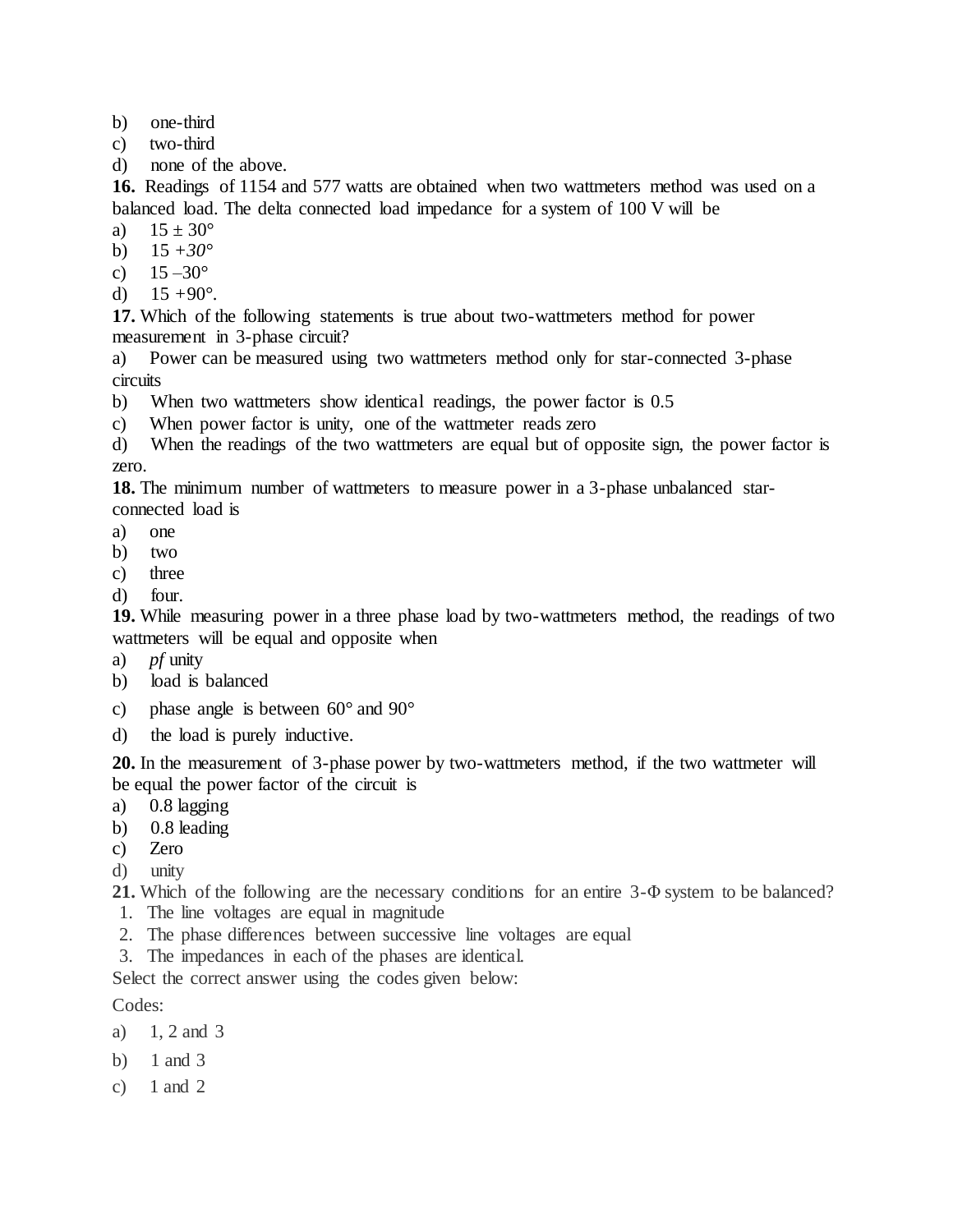d) 2 and 3.

**22.** The power delivered to a 3-phase load can be measured by the use of 2 wattmeters only when the

- a) load is balanced
- b) load is unbalanced
- c) 3-phase load is connected to the source through 3-wires
- d) 3-phase load is connected to the source through 4-wires

**23.** The ratio of the readings of two wattmeters connected to measure power in a balanced 3 phase load is 5:3 and the load is inductive. The power factor of the load is'

- a) 0.917 lead
- b) 0.917 lag
- c) 0.6lead
- d) 0.6 lag.

24. In two phase system phase voltages differ by

- a)  $60^\circ$
- b)  $90^\circ$
- c)  $120^\circ$
- d) 180°.

25. W<sub>1</sub> and W<sub>2</sub> are the readings of two wattmeters used to measure power of a 3-phase balanced load. The reactive power drawn by the load is

- *a*)  $W_1 + W_2$
- *b*)  $W_1-W_2$
- *c*)  $\sqrt{3(W_1 + W_2)}$
- *d*)  $(W_1 W_2)$ .

#### **ANSWERS**

**1.** (d) **2.** (c) **3.** (b) **4.** (a) **5.**(a) **6.**(d) **7.**(c) **8.**(b) **9.**(c) **10.** (b) **11.** (a) **12.** (a) **13.** (b) **14.** (a) **15.** (c) **16.** *(b)* **17.** *(d)* **18.** *(b)* **19.** *(d)* **20.** *(d)* **21.** *(a)* **22.** *(c)* **23.** *(b)* **24.** *(b)* **25.** *(d)*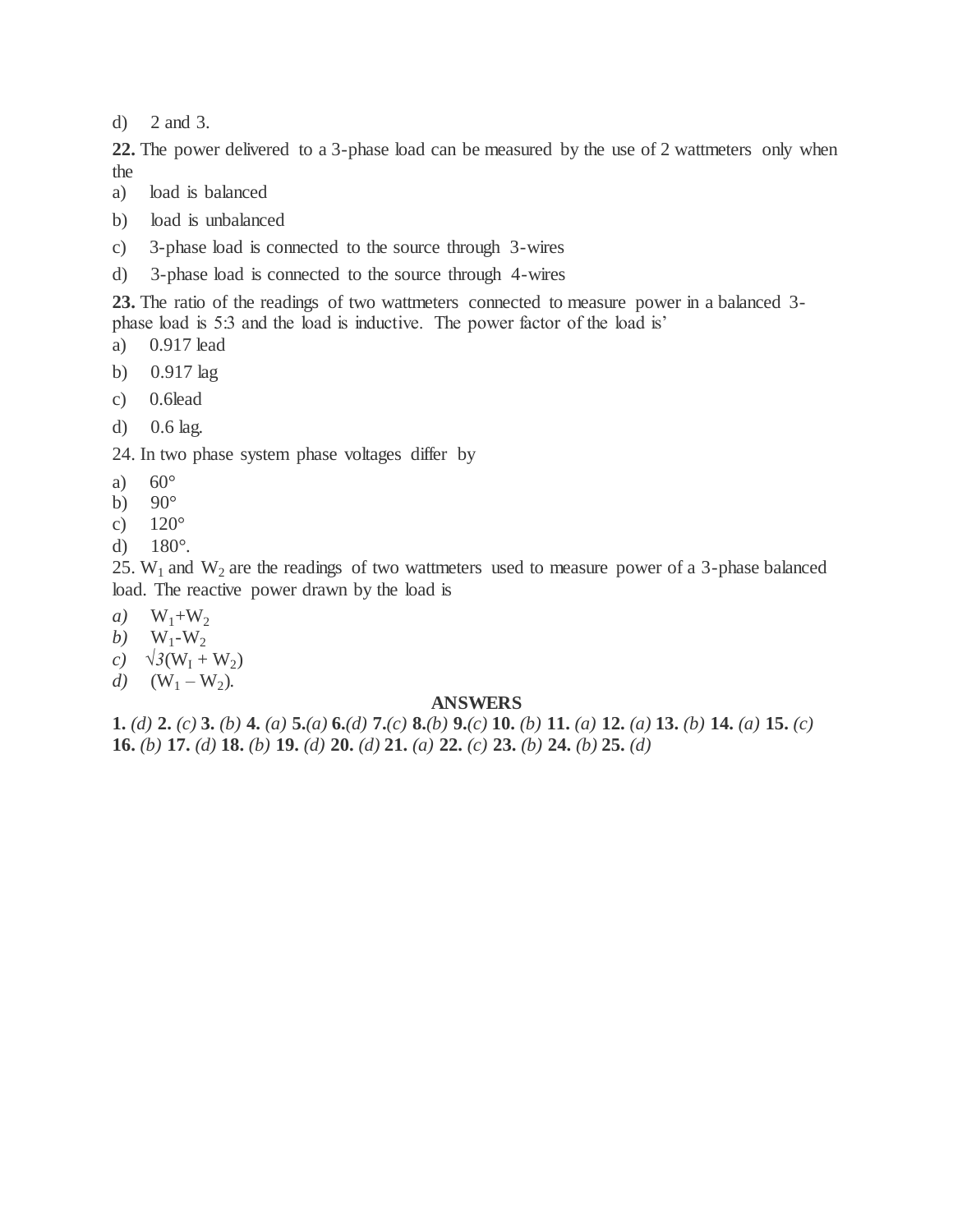#### **9 Transducers**

The [transducer](https://circuitglobe.com/transducer.html) changes the physical quantity into an electrical signal. It is an electronic device which has two main functions, i.e., sensing and transduction. It senses the physical quantity and then converts it into mechanical works or electrical signals.

The transducer is of many types, and they can be classified by the following criteria.

- 1. **By transduction used.**
- 2. **as a primary and secondary transducer**
- 3. **as a passive and active transducer**
- 4. **as analogue and digital transducer**
- 5. **as the transducer and inverse transducer**

The transducer receives the measured and gives a proportional amount of output signal. The output signal is sent to the conditioning device where the signal is attenuated, filtered, and modulated.



**Primary Transducer** – The transducer consists the mechanical as well as the electrical devices. The mechanical devices of the transducer change the physical input quantities into a mechanical signal. This mechanical device is known as the primary transducers.

**Secondary Transducer** – The secondary transducer converts the mechanical signal into an electrical signal. The magnitude of the output signal depends on the input mechanical signal. **Example of Primary and Secondary Transducer**

Consider the Bourdon's Tube shown in the figure below. The tube act as a primary transducer. It detects the pressure and converts it into a displacement from its free end. The displacement of the free ends moves the core of the linear variable displacement transformer. The movement of the core induces the output voltage which is directly proportional to the displacement of the tube free end.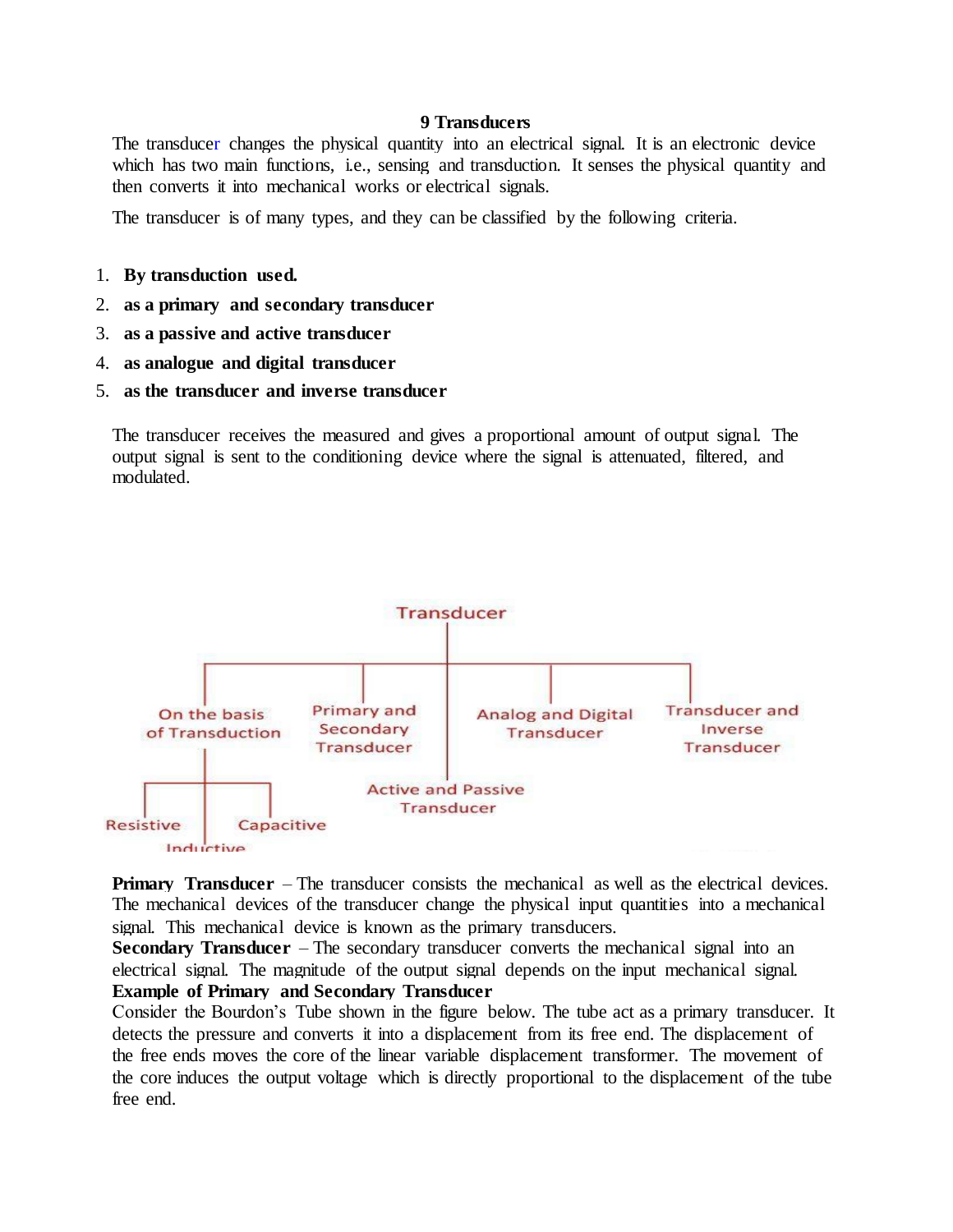

**Passive Transducer** – The transducer which requires the power from an external supply source is known as the passive transducer. They are also known as the external power transducer. The capacitive, resistive and inductive transducers are the example of the passive transducer. **Active Transducer** – The transducer which does not require the external power source is known as the active transducer. Such type of transducer develops theirs owns voltage or current, hence known as a self-generating transducer. The output signal is obtained from the physical input quantity.

**Transducer** – The device which converts the non-electrical quantity into an electric quantity is known as the transducer.

**Inverse Transducer** – The transducer which converts the electric quantity into a physical quantity, such type of transducers is known as the inverse transducer. The transducer has high electrical input and low non-electrical

output.

Temperature Transducer

**Definition:** The temperature [transducer](https://circuitglobe.com/transducer.html) converts the thermal energy into a physical quantity likes the displacement, pressure and electrical signal Types of Temperature Transducer

The temperature transducer is mainly classified into two types.

# **Contact Temperature Sensor Device**

In such type of transducers, the sensing element is directly connecting to the thermal source. And the heat is transferred by the phenomenon of conduction. The conduction is the process through which the heat is transferred from one substance to another without the movement of the substance.

# **Non-contact Type Temperature Sensor Device**

The sensing element is directly not contacting the thermal source. They use convection phenomenon for the transfer of heat. The convection is the process in which the heat is transfer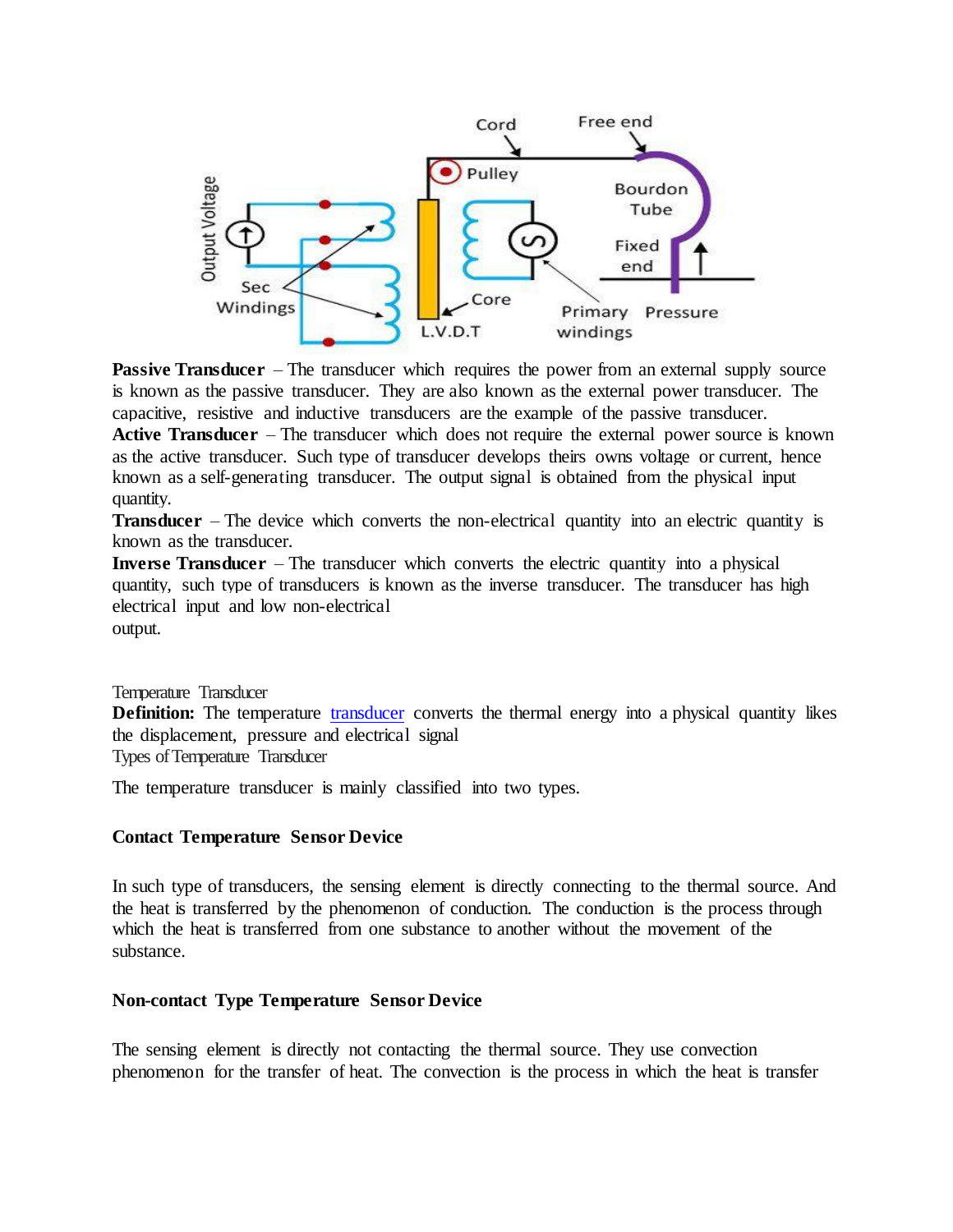by the movement of the substance. The non-contact type transducer is sub-categorised into the following categories.

**Thermistor** – The thermistor is a type of resistor whose resistance varies with the temperature. The resistance is measured by passing the small measured direct current, and this current causes the voltage drop across the resistance.



**Resistance Thermometer** – The resistance of metal varies with the temperature. And this property of the metal is used for measuring the temperature. The resistance thermometer uses the platinum as the sensing element and hence measures the surrounding temperature.



**Thermocouples** – The thermocouple converts the temperature into the electrical energy at the point of the contact. It works on the principle that the metals have different temperature coefficient and when these two metals join together then the voltage induces, and this voltage is directly proportional to the temperature.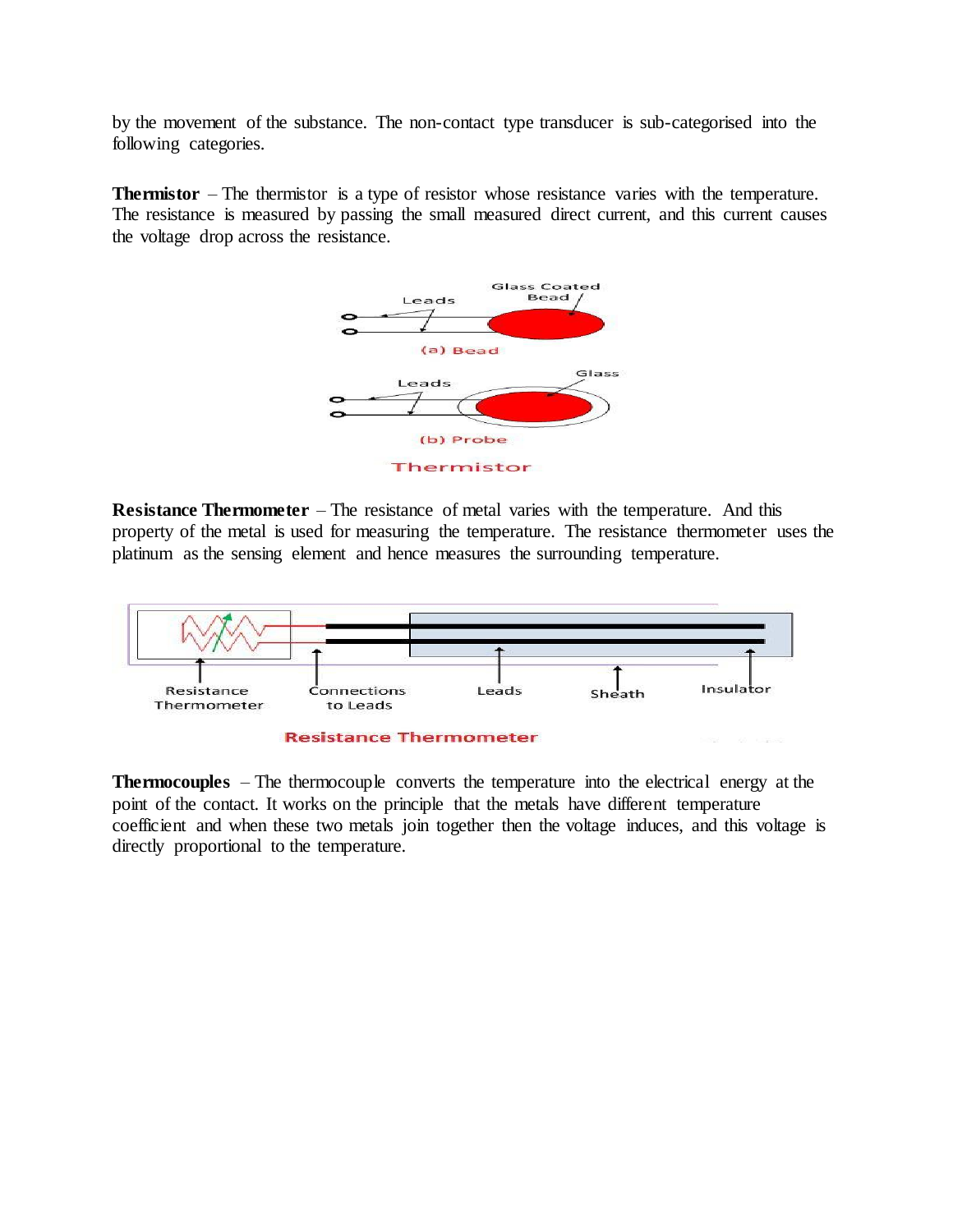

# . Thermocouple Instrument

#### **Questions on Electrical Measurement**

#### **1Explain what is the difference between an ammeter and a voltmeter?**

Ammeter is a low resistance indicating instrument while the voltmeter is a high resistance one.

#### **2. Explain why an ammeter should be of very low resistance?**

Ammeter, which is connected in series with the circuit carrying the current under measurement, must be over very low resistance so that the voltage drop across the ammeter and power absorbed from the circuit are as low as possible.

#### **3. Explain why a voltmeter should be of very high resistance?**

Voltmeter, which is connected in parallel with the circuit across which the voltage is to be measured, must be of very high resistance so that the current flowing through the voltmeter and the power absorbed from the circuit are minimum possible.

#### **4. How an ammeter can be changed to a voltmeter?**

An ammeter or low range can be converted into a voltmeter by connecting a high resistance in series with it provided the current through the series combination is within the range of the ammeter when connected across the voltage under measurement.

#### **5. Explain what happens when an ammeter is connected across the circuit?**

If an ammeter is connected in parallel to the circuit like a voltmeter, a very high current will flow through it which will produce such an excessive heat the insulation of the wire carrying the current will be destroyed. The wire may itself melt away. Thus the instrument will get damaged.

#### **6. Explain what happens when a voltmeter is connected in series with the circuit?**

If a voltmeter is connected in series with the circuit, the circuit resistance will become too large and consequently a very small current will flow through it. The instrument will, however, read almost the same emf acting on the circuit.

#### **7. Explain what do you understand by ammeter shunt?**

An ammeter shunt is merely a low resistance that is placed across the coil circuit of the instrument in order to measure fairly large currents.